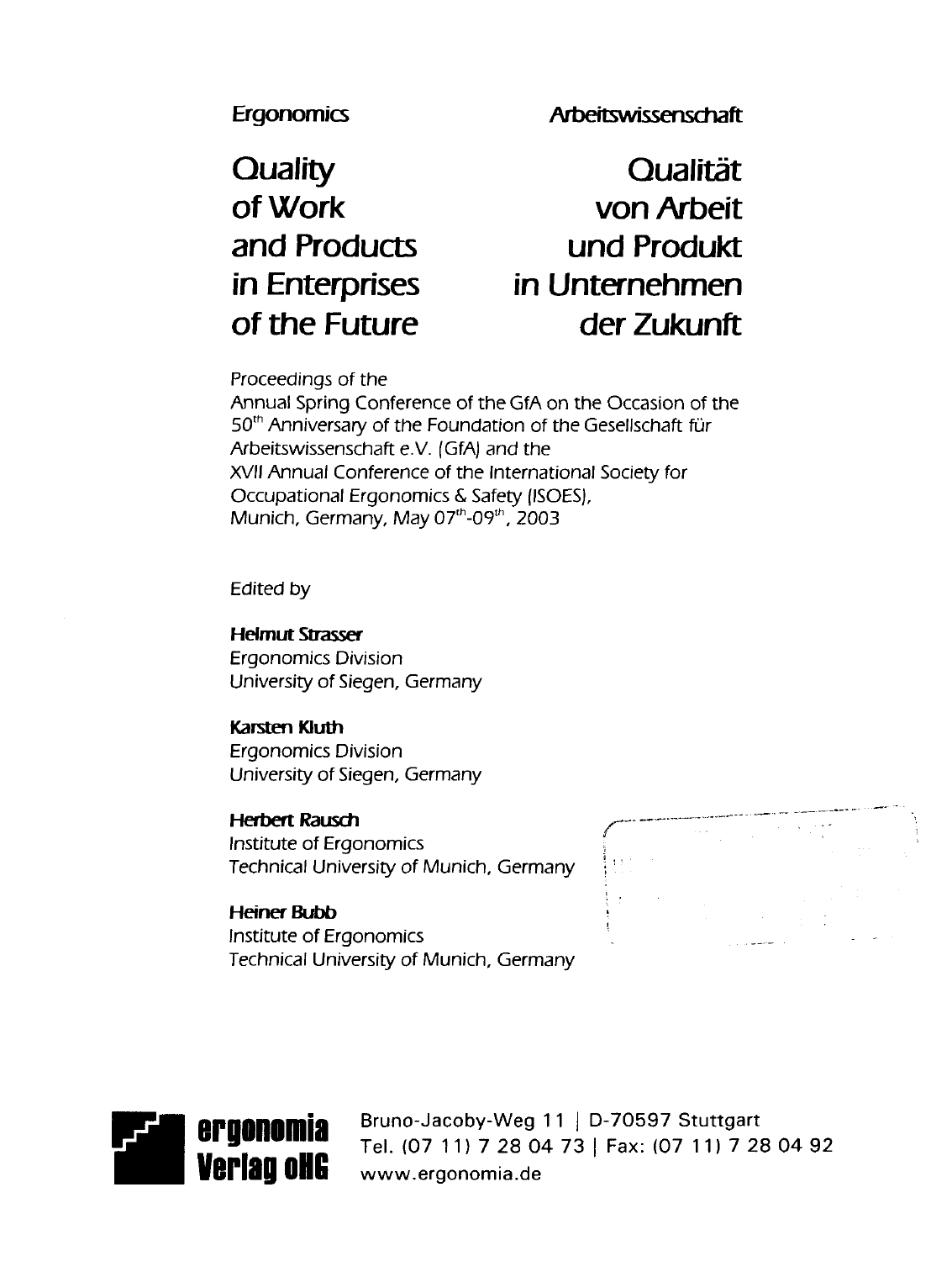| <b>Plenary Addresses:</b><br><b>Ergonomics Methodology and Programmatic Aspects of Work Science</b><br>Methoden und programmatische Aspekte der Arbeitswissenschaft/Ergonomie                                                                                                                                                                                                             |    |
|-------------------------------------------------------------------------------------------------------------------------------------------------------------------------------------------------------------------------------------------------------------------------------------------------------------------------------------------------------------------------------------------|----|
| Product ergonomics<br>Tasks, goals, and methods of work-scientific efforts in the area of production ergonomics<br>Work and organization<br>From a worker science to a customer-oriented work science                                                                                                                                                                                     |    |
| Section 1: Transfer of Ergonomics Knowledge into Work Design -<br>Roles and Expectations of Professional Associations, Trade Unions<br>and Employers, Governmental Granting Institutions<br>and the Scientific Community<br>Umsetzung arbeitswissenschaftlicher Erkenntnisse in die Praxis-<br>Vorstellungen der Verbände, Tarifpartner und Förderinstitutionen<br>sowie der Wissenschaft |    |
| Arbeitswissenschaft und Betriebspraxis-<br>Bedingungen für eine Orientierung auf die Anforderungen der Unternehmen<br>Nutzen und Defizite arbeitswissenschaftlicher Erkenntnisse für die Betriebsratsarbeit-<br>Anforderungen an künftige arbeitswissenschaftliche Fragestellungen<br>aus der Sicht von Betriebsräten                                                                     |    |
| Die zweite Hälfte der Zeit:                                                                                                                                                                                                                                                                                                                                                               |    |
| Die Gesellschaft für Arbeitswissenschaft und die Forschungsförderung                                                                                                                                                                                                                                                                                                                      | 29 |
| Ergonomie und Betriebspraxis                                                                                                                                                                                                                                                                                                                                                              |    |
| <b>Product Ergonomics / Produkt-Ergonomie</b>                                                                                                                                                                                                                                                                                                                                             |    |

# **Contents**

| Development of advanced driver attention metrics (ADAM)                           |  |
|-----------------------------------------------------------------------------------|--|
|                                                                                   |  |
| Driver workload monitoring                                                        |  |
| Christoph Mayser, Walter Piechulla, Karl-Ernst Weiss, Winfried König  41          |  |
| Driver distraction: Influence of secondary task performance on real-world driving |  |
|                                                                                   |  |

**for Workload and Performance Measurements in Road Vehicles** *Moderne Informationssvsteme und Forschungsansatze zur Messung von Leistung und Beanspruchung von PKW-Fahrzeugfiihrern*

**Section 2: Advanced Information Systems and Research Approaches**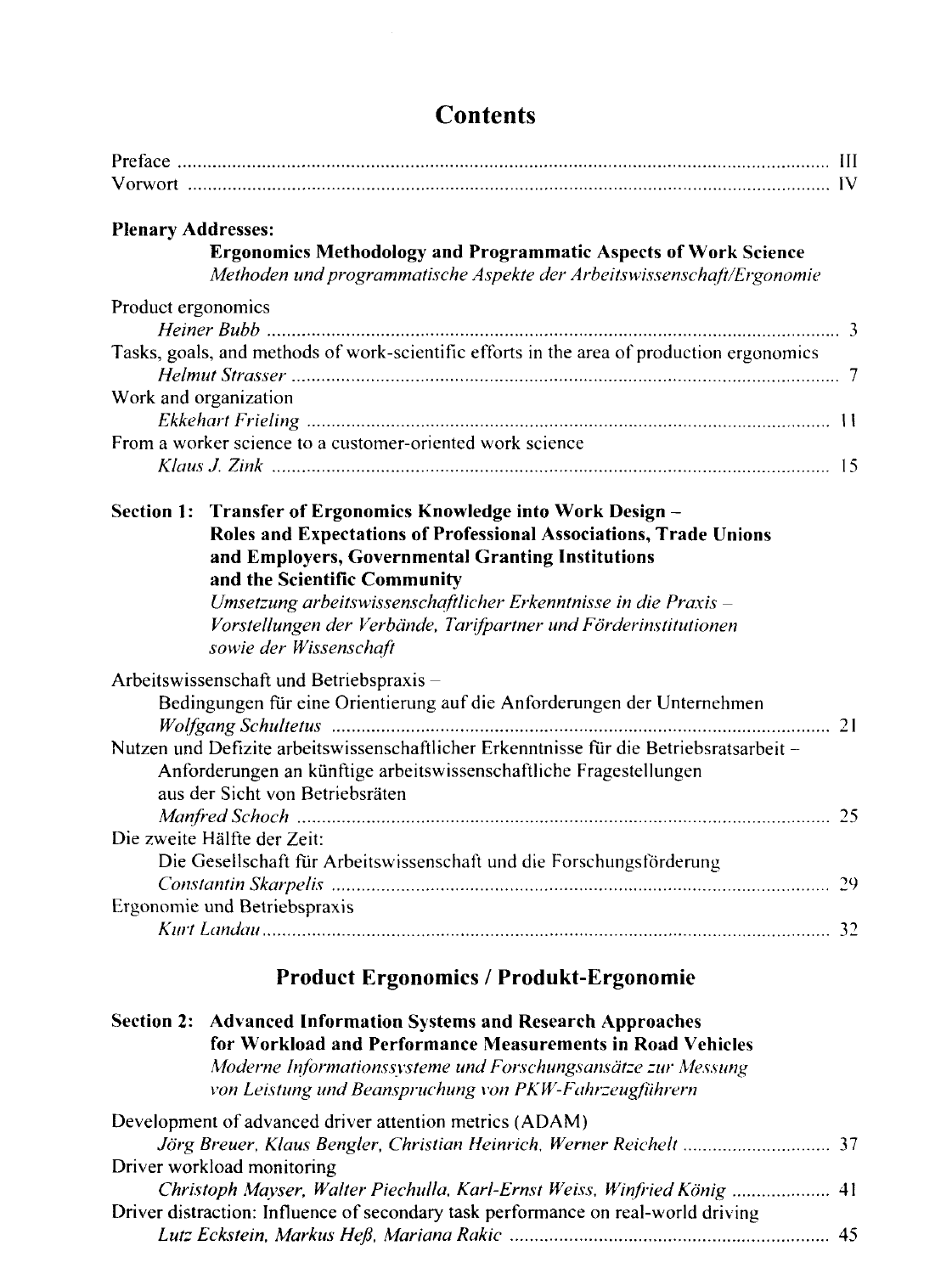| Investigation of visual demand in a static driving simulator within the ADAM project                                                                    |  |
|---------------------------------------------------------------------------------------------------------------------------------------------------------|--|
|                                                                                                                                                         |  |
| Assessing driver distraction using occlusion method and peripheral detection task                                                                       |  |
|                                                                                                                                                         |  |
| The lane-change-task as a tool for driver distraction evaluation                                                                                        |  |
|                                                                                                                                                         |  |
| <b>Section 3: Driving Behavior Measurement and Emotional Impacts</b>                                                                                    |  |
| from Human-Computer Interaction                                                                                                                         |  |
| Fahrzeugführungsverhalten unter diversen Einflussfaktoren                                                                                               |  |
| und emotionale Aspekte der Mensch-Computer-Interaktion                                                                                                  |  |
| Driver behaviour during left turn $-$ A field and a simulator experiment                                                                                |  |
|                                                                                                                                                         |  |
| Safety benefits of advanced brake light design                                                                                                          |  |
|                                                                                                                                                         |  |
| Effect of vibration on readability task performance in a city way driving environment                                                                   |  |
|                                                                                                                                                         |  |
| Affective computing - Measuring mood with mouse and keyboard                                                                                            |  |
|                                                                                                                                                         |  |
|                                                                                                                                                         |  |
| Anthropometric and Biomechanic Tools and Measurement Techniques<br><b>Section 4:</b><br>Anthropometrische und biomechanische Werkzeuge und Messmethoden |  |
| Digital image processing for the determination of body movements in young children                                                                      |  |
|                                                                                                                                                         |  |
| Optimizing working conditions in construction machines                                                                                                  |  |
| using a CAD-based 3D man model                                                                                                                          |  |
|                                                                                                                                                         |  |
| Model-based GUI-development with autoCAID                                                                                                               |  |
|                                                                                                                                                         |  |
|                                                                                                                                                         |  |
| Section 5: Computer-Aided Testing and Information Provision<br>Computergestützte Testverfahren und Informationsbereitstellung                           |  |
|                                                                                                                                                         |  |
| Mimicing the ophthalmologists: Improvement of the automated visual acuity test                                                                          |  |
| by recording the response time                                                                                                                          |  |
|                                                                                                                                                         |  |
| Delay perception thresholds in human-computer interaction:                                                                                              |  |
| Fundamentals for CSCW-applications                                                                                                                      |  |
|                                                                                                                                                         |  |
| Effect of cellular telephone use on choice response time in a simulated driving task                                                                    |  |
| and tracking accuracy in a simple tracking task                                                                                                         |  |
|                                                                                                                                                         |  |
| Development of a checklist for the evaluation of websites                                                                                               |  |
|                                                                                                                                                         |  |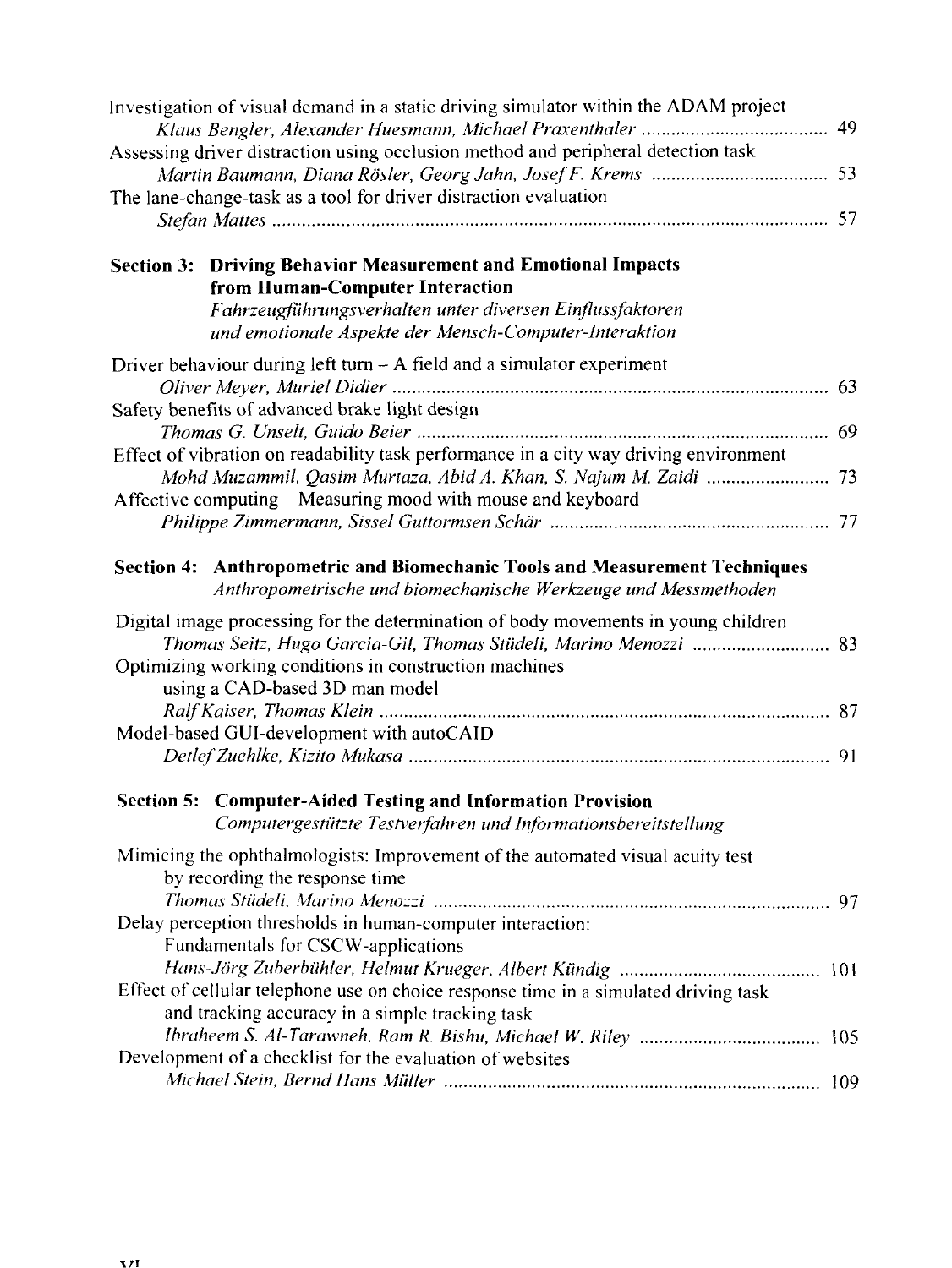| Section 6: Investigations into Comfort and Discomfort<br>(Sitting, Walking, Reading)<br>Untersuchungen zu Komfort und Beschwerden<br>(bei Tätigkeiten im Sitzen, Gehen und Lesen) |  |
|-----------------------------------------------------------------------------------------------------------------------------------------------------------------------------------|--|
| Package independent seat positions in passenger vehicles<br>Gunther E. Paul, Stefan Queisser, Stefan Rabe, Selami Akdemir, Ralph Bruder  115                                      |  |
| Method and apparatus for predicting seat discomfort                                                                                                                               |  |
|                                                                                                                                                                                   |  |
| A contribution to the thermo-physiologic assessment of climate seats<br>in passenger vehicles                                                                                     |  |
| Climate comfort in shoes                                                                                                                                                          |  |
| Bernhard Kurz, Wolfgang H. Uedelhoven, Jürgen Schreiner, K.J. Glitz  127                                                                                                          |  |
| Individual discomfort depending on a change of angles in the main joints<br>of the human body                                                                                     |  |
|                                                                                                                                                                                   |  |
| Font size and reading comfort                                                                                                                                                     |  |
| <b>Section 7: Methods for Product-Ergonomics Design</b><br>Methoden zur ergonomischen Gestaltung von Produkten                                                                    |  |
| Designing for "extra-ordinary people" -                                                                                                                                           |  |
| Disabled and elderly, expectant mothers and children                                                                                                                              |  |
|                                                                                                                                                                                   |  |
| Ergonomic approach for developing products aimed at older users:<br>Method and product cases                                                                                      |  |
|                                                                                                                                                                                   |  |
| Integration of ergonomics into the product development process                                                                                                                    |  |
| The automated anthropometric data collection and evaluation from 3-D human models                                                                                                 |  |
|                                                                                                                                                                                   |  |
| Section 8: Design Approaches for Sensory and Motoric Interfaces<br>Sensorische bzw. informationstechnische und motorische<br>Schnittstellengestaltung                             |  |
| Ergonomic and design approach to create a new product                                                                                                                             |  |
|                                                                                                                                                                                   |  |
| Designing an interface for a complex work system - A process report                                                                                                               |  |
| Barbara Bönisch, Jürgen Held, Helmut Krueger ……………………………………………… 163<br>Interfacing for anaesthesia - Recommendations for respirators                                              |  |
| from ergonomical and users' point of view                                                                                                                                         |  |
|                                                                                                                                                                                   |  |
| Problems of the comfort and discomfort in technology and medicine                                                                                                                 |  |
| Teodor Winkler, Tomasz Dzieniakowski, Maciej Jaworski-Horoszkiewicz  171                                                                                                          |  |
| A method to improve information design for building maintenance                                                                                                                   |  |
|                                                                                                                                                                                   |  |
| Inclusive design of information society technologies - Approaches and challenges                                                                                                  |  |
|                                                                                                                                                                                   |  |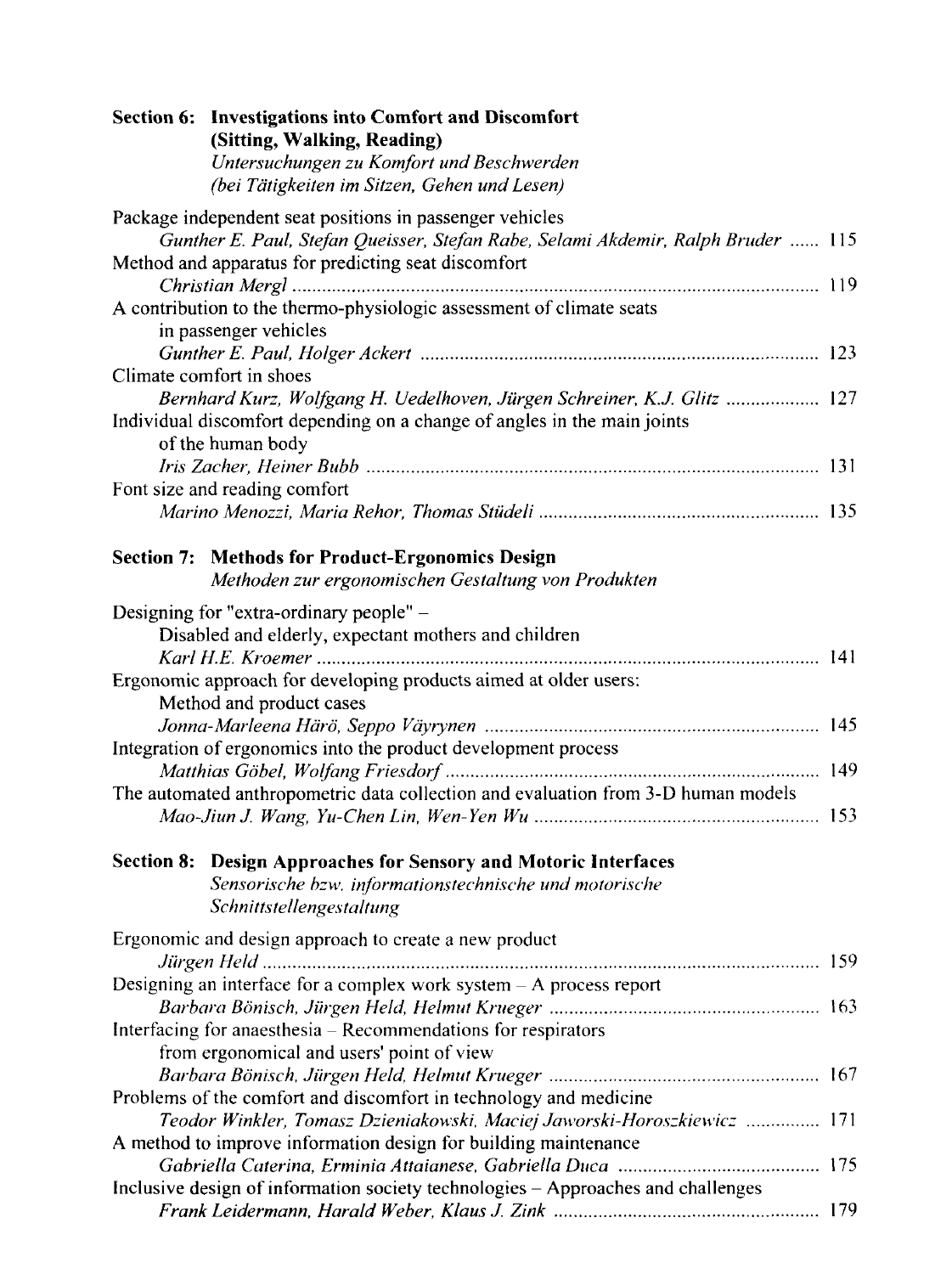# Production Ergonomics / Produktions-Ergonomie

| <b>Section 9: Risk Assessment Tools</b><br>Methoden zur Gefährdungsanalyse                                                                                                                                                                                                    |  |
|-------------------------------------------------------------------------------------------------------------------------------------------------------------------------------------------------------------------------------------------------------------------------------|--|
| Identification of hazardous tasks in the roofing industry<br>Tycho K. Fredericks, Sang D. Choi, Osama Abudayyeh, Steven Butt  185<br>A stepwise approach for chemical risks assessment at the workplace                                                                       |  |
| Philippe Mairiaux, Alain Balsat, Marco Dujardin, Jean De Graeve, Adelin Albert 189<br>A model for selecting risk assessment tools for industrial plants                                                                                                                       |  |
| A review of safety and ergonomic issues in the roofing industry                                                                                                                                                                                                               |  |
| Tycho K. Fredericks, Sang D. Choi, Osama Abudayyeh, Jorge Rodriguez  196<br>Strain Index Method: Applied to analyse jobs for risk distal upper extremity disorders -<br>Experience in a Chilean textile industry                                                              |  |
|                                                                                                                                                                                                                                                                               |  |
| A "system-of systems" risk approach                                                                                                                                                                                                                                           |  |
| Costs related to working conditions in the construction industry                                                                                                                                                                                                              |  |
|                                                                                                                                                                                                                                                                               |  |
| <b>Section 10: Assessment of Stress and Strain</b><br><b>During Manual Material Handling and Strenuous Tasks</b><br>Belastungs- und Beanspruchungsanalysen<br>bei körperlich anstrengenden Tätigkeiten                                                                        |  |
| Lumbar-load register for a variety of manual materials handling tasks<br>Matthias Jäger, Claus Jordan, Andreas Theilmeier, Rainer Göllner,<br>Using on-site observations for low back related work load assessment -<br>Methodological issues                                 |  |
|                                                                                                                                                                                                                                                                               |  |
| Long-term EMG study into muscular strain and fatigue at office work                                                                                                                                                                                                           |  |
| Alwin Luttmann, Hannegret Kylian, Klaus-Helmut Schmidt, Matthias Jäger  223<br>Comparison of lifting capacities and physiological response<br>between experienced and inexperienced workers in Colombia<br>Leonardo A. Quintana Jiménez, Vivian Dulce, Lawrence J.H. Schulze, |  |
|                                                                                                                                                                                                                                                                               |  |
| Isometric push and pull strengths in awkward postures                                                                                                                                                                                                                         |  |
| "Voluntary dehydration": Loss of body mass and total body water,<br>but almost no change of functional water volume                                                                                                                                                           |  |
|                                                                                                                                                                                                                                                                               |  |
| The effect of lifting dominance and height on maximum acceptable weight of lift<br>for asymmetrical lifting and lowering tasks                                                                                                                                                |  |
| Tycho K. Fredericks, Jeffrey E. Fernandez, Sang D. Choi, Anil R. Kumar  239                                                                                                                                                                                                   |  |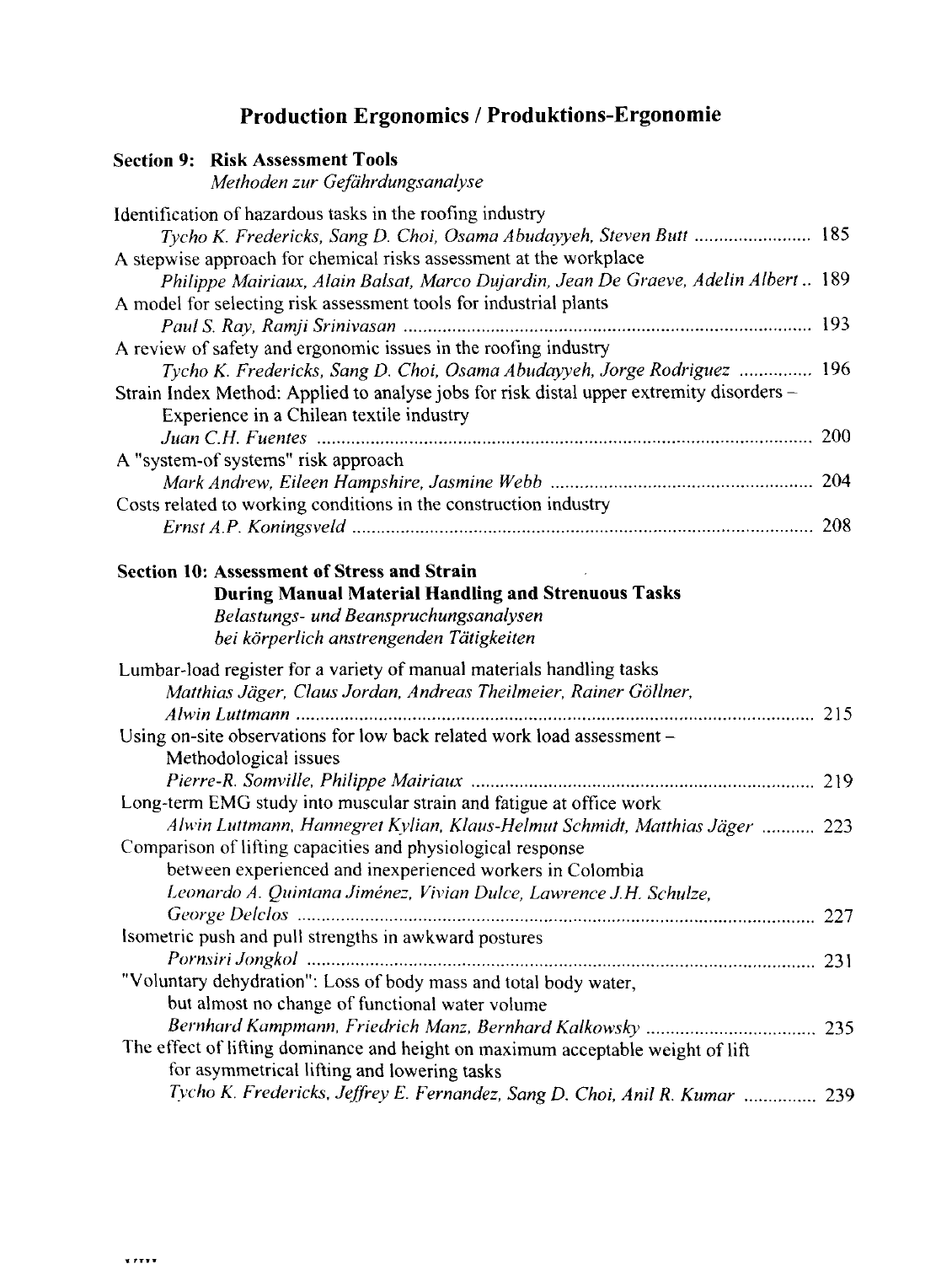| <b>Section 11: Tracing Muscoloskeletal Disorders</b>                                   |  |
|----------------------------------------------------------------------------------------|--|
| via Intramuscular and Surface EMG Recordings                                           |  |
| Muskuloskelettalen Beschwerden auf der Spur                                            |  |
| mit intramuskulären Methoden und Oberflächen-EMG-Studien                               |  |
|                                                                                        |  |
| Neuromuscular assessment in the elderly worker -                                       |  |
| The European shared cost project NEW                                                   |  |
| Roberto Merletti, Hanne Christensen, Catherine Disselhorst-Klug,                       |  |
| Francesco Benvenuti, Claudio Orizio, Roberto Ferrabone, Hermie J. Hermens,             |  |
|                                                                                        |  |
| Single motor unit control and conduction properties in the upper trapezius muscle      |  |
| during prolonged computer work                                                         |  |
|                                                                                        |  |
| Daniel Zennaro, Dario Farina, Marco Pozzo, Roberto Merletti, Thomas Läubli  247        |  |
| MMG contains information complimentary to EMG during dynamic and fatiguing             |  |
| muscle contractions simulating occupational activities                                 |  |
|                                                                                        |  |
| Effects of feedback of insufficient relaxation on muscle activation patterns and pain  |  |
| in work related musculoskeletal disorders                                              |  |
| Hermie J. Hermens, Miriam M.R. Vollenbroek-Hutten, Gerlienke Voerman,                  |  |
|                                                                                        |  |
| A structural model of the relationship between work demands, influence at work,        |  |
| development in work and musculoskeletal symptoms in the neck and shoulders             |  |
| with felt stress as a mediating variable                                               |  |
|                                                                                        |  |
| Pernilla Byström, Leif Sandsjö, Hanne Christensen, Hermie J. Hermens,                  |  |
|                                                                                        |  |
| Motor unit properties in subjects with work related muscular disorders:                |  |
| Electrophysiological changes under fatigue                                             |  |
| Elke Schulte, Oliver Miltner, Elmar Junker, Günter Rau,                                |  |
|                                                                                        |  |
|                                                                                        |  |
| <b>Section 12: Ergonomic Assessment of Workstations</b>                                |  |
| Ergonomische Beurteilung von Arbeitsplätzen                                            |  |
|                                                                                        |  |
| Redesign of a supermarket checkstand workstation: An ergonomics approach               |  |
|                                                                                        |  |
| Physiological cost associated with working at a scanner checkout with goods throughput |  |
| from left to right and at a conventional checkstand with keying in of prices           |  |
|                                                                                        |  |
| Evaluation of an ergonomically designed supermarket checkstand workstation             |  |
|                                                                                        |  |
| Subjective evaluation of a newly developed scanner checkout in comparison              |  |
| with a conventional cash register system via standardized working tests                |  |
|                                                                                        |  |
|                                                                                        |  |
|                                                                                        |  |
| Section 13: Ergonomic Approaches for Improving Industrial Workplaces                   |  |
| Ergonomische Bemühungen zur Verbesserung von Industriearbeitsplätzen                   |  |
| Ergonomic analysis and assessment of the working conditions                            |  |
| of the finishing operation and final inspection of bearings                            |  |
|                                                                                        |  |
| Assessment of ergonomics in a metal workshop                                           |  |
|                                                                                        |  |
|                                                                                        |  |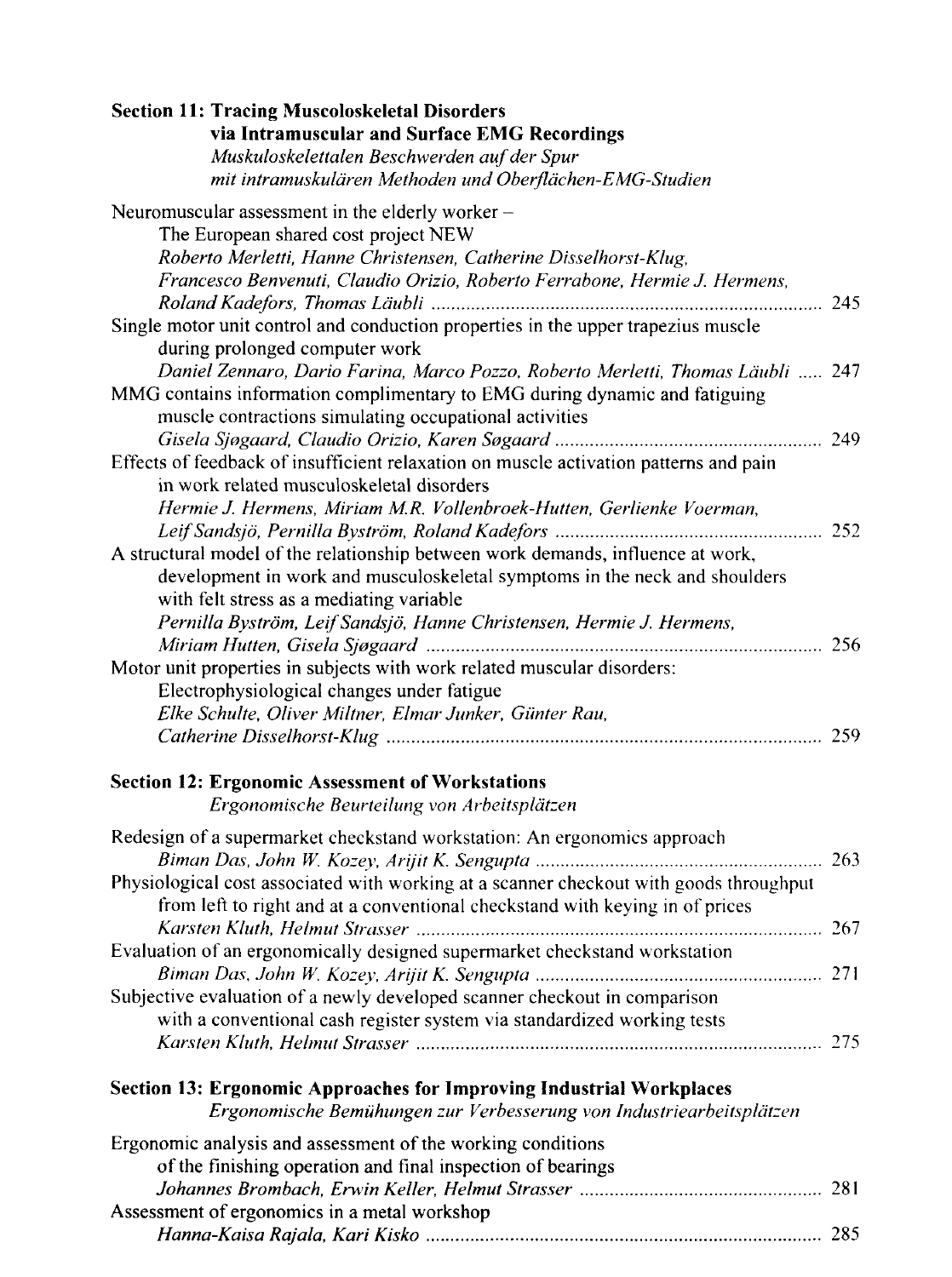| The right track for ergonomics in assembly work?                                                         |  |
|----------------------------------------------------------------------------------------------------------|--|
| A comparison between two production concepts on ergonomics and productivity                              |  |
| Liesbeth Groenesteijn, Marinka D. de Groot, Gu J.W. van Rhijn,                                           |  |
|                                                                                                          |  |
| Evaluation of the effectiveness of using digital cameras for inspection                                  |  |
|                                                                                                          |  |
| Möglichkeiten zur ergonomischen Gestaltung der Produkteigenschaft "Leuchtdichte"                         |  |
|                                                                                                          |  |
| Section 14: Efficiency of Working Aids in Assembly Work and Production                                   |  |
| Effizienz von Arbeitshilfen in der Montage und Fertigung                                                 |  |
| Physical load of bricklayers work with translating tools - An ergonomic field study                      |  |
| Bernd Hartmann, Ludwig Donker, Hans-Gerd Dormagen, Sonja Gütschow,                                       |  |
|                                                                                                          |  |
| Vergleichende Untersuchung alternativer Gestaltungsmerkmale für eine                                     |  |
| Augmented Reality-Unterstützung in der manuellen Montage                                                 |  |
| Stefan Wiedenmaier, Olaf Oehme, Ludger Schmidt, Holger Luczak  307                                       |  |
| Untersuchung des Einflusses der Augendominanz auf die Informationsentnahme                               |  |
| mit einem Head-Mounted-Display in einer Augmented Reality-Umgebung                                       |  |
| Olaf Oehme, Stefan Wiedenmaier, Ludger Schmidt, Holger Luczak  311                                       |  |
| Section 15: Ergonomic Evaluation Tools for Physical Workload                                             |  |
| Ergonomische Methoden zur Beurteilung physischer Arbeitsbelastung                                        |  |
| Ergonomics evaluation tools - A UK perspective on tackling musculoskeletal disorders<br>in the workplace |  |
|                                                                                                          |  |
| Ergonomics evaluation tools for physical workload: The OCRA method                                       |  |
| to evaluate risks for the upper limbs in relation to relevant European directive                         |  |
|                                                                                                          |  |
| The "New production worksheet" - An example of applying ergonomic EU-directives                          |  |
|                                                                                                          |  |
| Section 16: Methods for Evaluating Prolonged Sitting, Standing                                           |  |
| and Non-Neutral Working Postures                                                                         |  |
| Methoden zur Beurteilung von Sitz- und Stehtätigkeiten                                                   |  |
| sowie unnatürlichen Arbeitshaltungen                                                                     |  |
| Measurement of lower limbs vein flow -                                                                   |  |
| A new research technique for a prolonged sitting work                                                    |  |
|                                                                                                          |  |
| Seat comfort model for a prolonged sitting work                                                          |  |
|                                                                                                          |  |
| Ergonomics in the development of an anti-fatigue industrial mat                                          |  |
|                                                                                                          |  |
| Ergonomic examination of alternative sitting and standing concepts                                       |  |
| at the VDU workplace                                                                                     |  |
|                                                                                                          |  |
|                                                                                                          |  |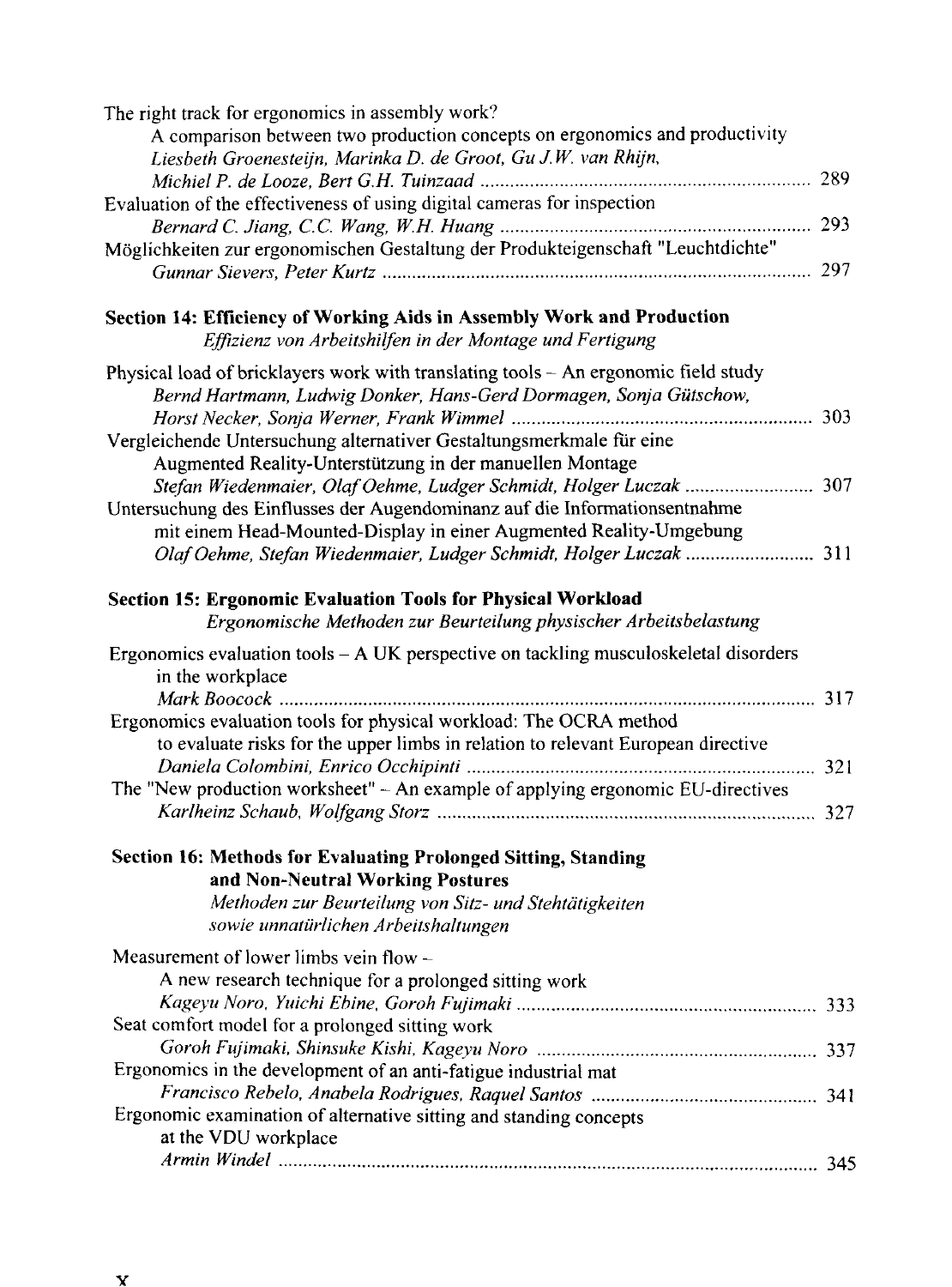| Effects of physical and psychosocial risk factors on the trapezius muscle activity   |  |
|--------------------------------------------------------------------------------------|--|
| during a repetitive tapping task                                                     |  |
| Daniel Zennaro, Thomas Läubli, Denise Krebs, Andreas Klipstein,                      |  |
|                                                                                      |  |
| Workload analysis: Development of a micropostural quantification methodology         |  |
| Section 17: Computer-Aided Workplace Design                                          |  |
| and Internet-Based Maintenance Support                                               |  |
| Computerunterstützte Methoden zur Arbeitsplatzgestaltung                             |  |
| und internetgestützte Instandhaltungsarbeiten                                        |  |
| Videoconferencing and synchronous distributed CSCW;                                  |  |
| does dual display affect satisfaction, efficiency and feeling of presence?           |  |
|                                                                                      |  |
| Model of use for workplaces design: The travel agency context                        |  |
| Gabriella Caterina, Erminia Attaianese, Gabriella Duca, Alessandro Ricciardi  363    |  |
| Ergonomics workplace design using a 3D man model                                     |  |
|                                                                                      |  |
| Virtual 3D forming of working place and the analysing of burdening of a worker       |  |
| during work with computer                                                            |  |
|                                                                                      |  |
| Organizing maintenance business by means of internet                                 |  |
|                                                                                      |  |
| <b>Section 18: Grip Forces and Ergonomic Hand Tool Design</b>                        |  |
| Greifkräfte und ergonomische Werkzeuggestaltung                                      |  |
| Ergonomic design of hand tools: A complex matter                                     |  |
| Ernst A.P. Koningsveld, Sandra M. Eikhout, Liesbeth Groenesteijn  381                |  |
| The effects of task complexity and pace on grip forces during simulated meat cutting |  |
|                                                                                      |  |
| Effects of grip force on discomfort when combined with wrist flexion                 |  |
| and frequency of exertion                                                            |  |
|                                                                                      |  |
| Effect on discomfort of grip force and shoulder abduction angles                     |  |
| in repetitive clockwise forearm pronation/supination movements                       |  |
| Prabir Mukhopadhyay, Timothy J. Gallwey and Leonard O'Sullivan  395                  |  |
| Evaluating the effect of grease on screwdriver torque MVC                            |  |
| Hsiu-Chen Chung, Karsten Kluth, Helmut Strasser, Mao-Jiun J. Wang  399               |  |
| Differences between anthropometrics of workers and college students                  |  |
| in selected measurements                                                             |  |
| Leonardo A. Quintana Jiménez, Rafael Garcia, Dora Castellanos,                       |  |
|                                                                                      |  |
| <b>Section 19: Environmental Ergonomics</b>                                          |  |
| Umwelt-Ergonomie                                                                     |  |
| Importance of individual risk factors and age in the development of noise-induced    |  |
| hearing loss                                                                         |  |
|                                                                                      |  |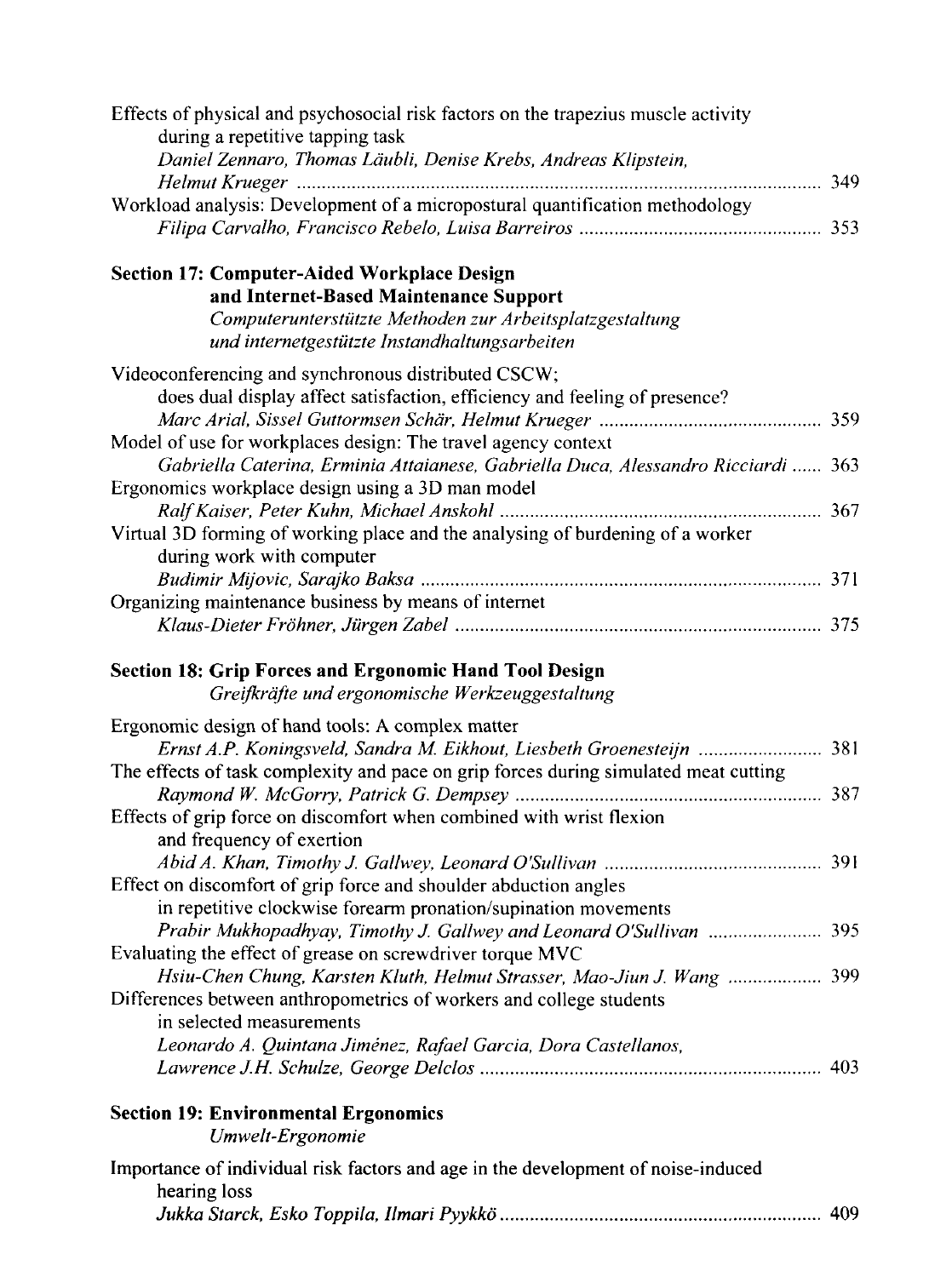| Hearing risk assessment by the evaluation of NIPTS from NITTS                                                                                                                                                                                                                                                          |  |
|------------------------------------------------------------------------------------------------------------------------------------------------------------------------------------------------------------------------------------------------------------------------------------------------------------------------|--|
|                                                                                                                                                                                                                                                                                                                        |  |
| Effect of noise on human performance under variable load in a die casting industry -                                                                                                                                                                                                                                   |  |
| A case study                                                                                                                                                                                                                                                                                                           |  |
| Mohd Muzammil, Qasim Murtaza, Abid A. Khan, S. Najum M. Zaidi  417                                                                                                                                                                                                                                                     |  |
| Effect of structural vibrations on human body                                                                                                                                                                                                                                                                          |  |
|                                                                                                                                                                                                                                                                                                                        |  |
|                                                                                                                                                                                                                                                                                                                        |  |
| <b>Section 20: Miscellaneous</b>                                                                                                                                                                                                                                                                                       |  |
| Varia                                                                                                                                                                                                                                                                                                                  |  |
| Functional job analysis of office personnel at the law offices of Bracewell and Petterson                                                                                                                                                                                                                              |  |
| Assessment of the relation between reported body part discomfort (BPD)                                                                                                                                                                                                                                                 |  |
| and workstation type at a large law firm                                                                                                                                                                                                                                                                               |  |
|                                                                                                                                                                                                                                                                                                                        |  |
| A discussion method to improve work-related traffic safety                                                                                                                                                                                                                                                             |  |
|                                                                                                                                                                                                                                                                                                                        |  |
| What are the knowledge requirements for an information systems professional?                                                                                                                                                                                                                                           |  |
|                                                                                                                                                                                                                                                                                                                        |  |
|                                                                                                                                                                                                                                                                                                                        |  |
| Section 21: Tools for Improving Information and Communication Processes                                                                                                                                                                                                                                                |  |
| Tools zur Verbesserung von Informations- und Kommunikationsprozessen                                                                                                                                                                                                                                                   |  |
| User-centered development of cross platform user interfaces for industrial production                                                                                                                                                                                                                                  |  |
|                                                                                                                                                                                                                                                                                                                        |  |
| Use of digital factory software tools for workplace design within DaimlerChrysler AG<br>Matthias Hillecke manufactured and the control of the control of the control of the control of the control of the control of the control of the control of the control of the control of the control of the control of the con |  |
| Multimedia work schedules - Company applied and ergonomically designed                                                                                                                                                                                                                                                 |  |
|                                                                                                                                                                                                                                                                                                                        |  |
| The position and length of working hours from the perspective of labour protection laws -                                                                                                                                                                                                                              |  |
| Summary results of a study of existing literature                                                                                                                                                                                                                                                                      |  |
| Gerald Eckhardt, Hiltraut Müller-Gethmann, Mathias Seifert, Dirk Windemuth  457                                                                                                                                                                                                                                        |  |
| Organisationsdiagnostik im Krankenhaus                                                                                                                                                                                                                                                                                 |  |
| Susanne Merkel, Alexander Stoll, Peter Richter, Holger Pfaff, Bernhard Badura  461                                                                                                                                                                                                                                     |  |
|                                                                                                                                                                                                                                                                                                                        |  |
| Section 22: Signs and Symbols in Occupational Safety                                                                                                                                                                                                                                                                   |  |
| Piktogramme und Zeichen im Arbeitsschutz                                                                                                                                                                                                                                                                               |  |
| Influence of color on importance of "to do" symbol                                                                                                                                                                                                                                                                     |  |
|                                                                                                                                                                                                                                                                                                                        |  |
| A comparison of different "to do" symbols                                                                                                                                                                                                                                                                              |  |
|                                                                                                                                                                                                                                                                                                                        |  |
| A cross-cultural comparison of learning a "to do" symbol                                                                                                                                                                                                                                                               |  |
| Tonya L. Smith-Jackson, Abeeku Essuman-Johnson, S. David Leonard  475                                                                                                                                                                                                                                                  |  |
| Sign shape, text-symbol dimension and placement on visibility and understandability                                                                                                                                                                                                                                    |  |
| Ameersing Luximon, Paruyr Mkrtchyan, Ara Azatyan, Artem Azatyan<br>479                                                                                                                                                                                                                                                 |  |
| Warning signs in Armenian industry                                                                                                                                                                                                                                                                                     |  |
|                                                                                                                                                                                                                                                                                                                        |  |
| Perception of safety signs based on background, border and text color                                                                                                                                                                                                                                                  |  |
| Ameersing Luximon, Tigran Harutyunyan, Lusine R. Karapetyan,                                                                                                                                                                                                                                                           |  |
|                                                                                                                                                                                                                                                                                                                        |  |
|                                                                                                                                                                                                                                                                                                                        |  |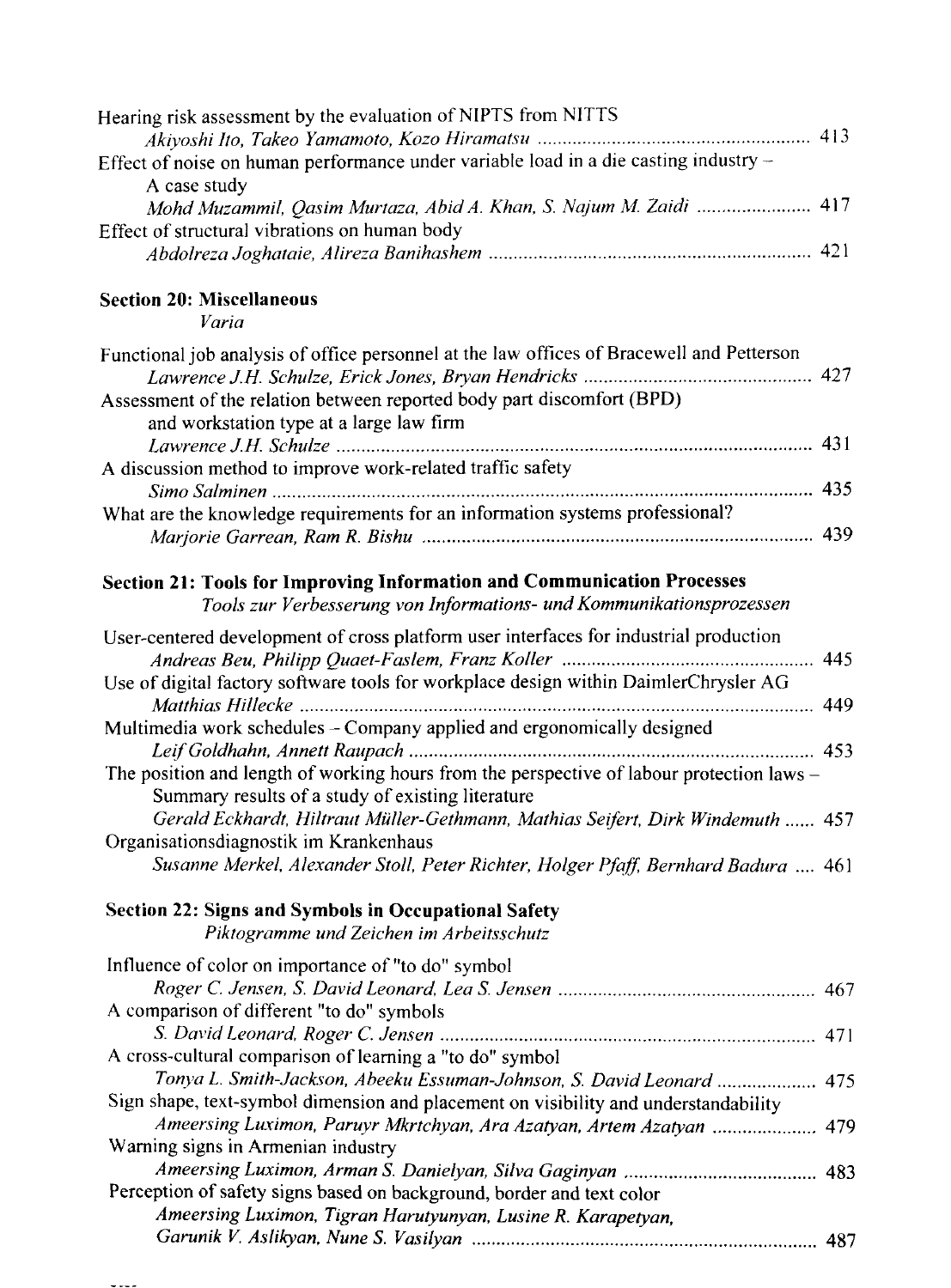# Work and Organization / Arbeit und Organisation

| <b>Section 23: Competency Development and Organizational Learning</b><br>Kompetenzentwicklung und Organisationales Lernen                                                               |  |
|-----------------------------------------------------------------------------------------------------------------------------------------------------------------------------------------|--|
| Development of competencies in fast growing companies                                                                                                                                   |  |
| Training diagnostic problem-solving competencies by a computer-based training                                                                                                           |  |
| Which competencies apply when solving optimization tasks?                                                                                                                               |  |
| <b>Emotional intelligence: Fatal attractions</b>                                                                                                                                        |  |
| Methods of measuring the learning potential of jobs                                                                                                                                     |  |
| Components of organisational learning culture -<br>An interview study with experts from organizations and applied research                                                              |  |
| JobExplorer - An internet-based system for proactive employment consultancy, further<br>training and job placement - Supra-regional staff transfer by RAG BILDUNG                       |  |
|                                                                                                                                                                                         |  |
| <b>Section 24: Strategies for Recruiting Human Resources</b><br>in Enterprises and Networks<br>Strategien zur verbesserten Nutzung von Humanressourcen<br>in Unternehmen und Netzwerken |  |
| Working conditions in industrial districts                                                                                                                                              |  |
| Evaluation of competencies in enterprises and networks                                                                                                                                  |  |
| Occupational work as a predictor for development of motivation and competence                                                                                                           |  |
| Learning at the workplace: Two case studies                                                                                                                                             |  |
| Measuring competences of insurance employees and trainees using simulated job tasks                                                                                                     |  |
| Transferring of human error data from events to a man-machine model                                                                                                                     |  |
| Bernd Linsenmaier manufactured and the state of the state of the state of the S43<br>Production disturbances and safety in manufacturing:                                               |  |
| The operator's role in the flow of information                                                                                                                                          |  |
| <b>Section 25: Management of Occupational Safety and Health</b><br>Arbeitsschutz-Management-Systeme                                                                                     |  |
| Application of process management tools to improve organization performance<br>in occupational safety and health                                                                        |  |
| Malgorzata Pecillo manumummummummummummummummummummum 553<br>Cost-benefit analysis of occupational safety and health management in the enterprises                                      |  |
|                                                                                                                                                                                         |  |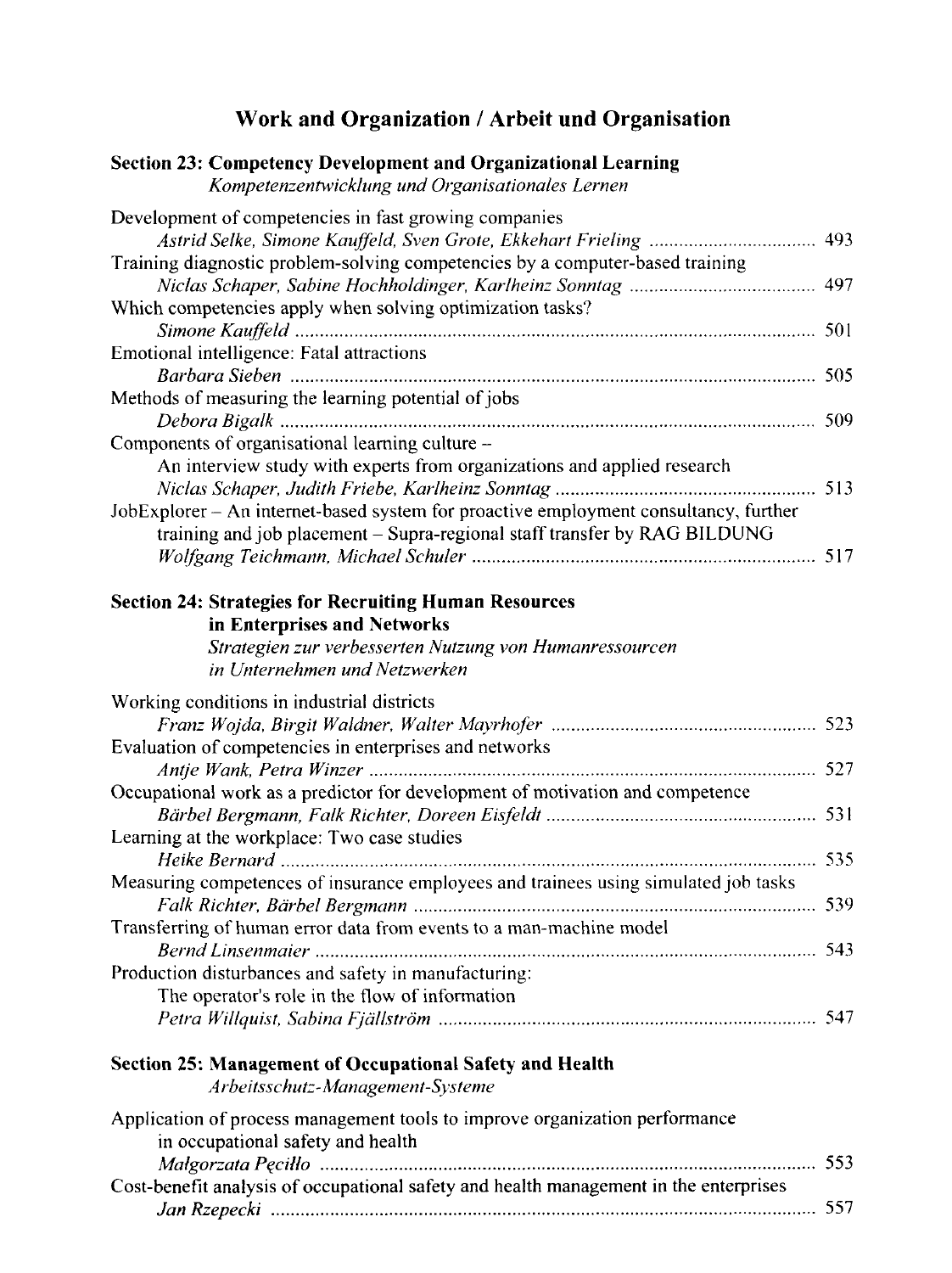| Shaping safety culture in a company and its relationship with worker's safety behaviour<br>at work and outside work                                                                                                                              |  |
|--------------------------------------------------------------------------------------------------------------------------------------------------------------------------------------------------------------------------------------------------|--|
|                                                                                                                                                                                                                                                  |  |
| Evaluation of an occupational safety training in small and medium sized enterprises<br>of the chemical industry                                                                                                                                  |  |
|                                                                                                                                                                                                                                                  |  |
|                                                                                                                                                                                                                                                  |  |
| Section 26: Data Bases, the World-Wide Web, and Simulation Tools to Improve<br><b>Recruiting of Human Resources and Man-Machine Interaction</b><br>Datenbanken, World-Wide-Web und Simulationsmethoden<br>zur Verbesserung des Personaleinsatzes |  |
| Computer-simulations of physical interactions between human and its environment<br>Ralph Jödicke, Claus-Dieter Wolf, Thomas Härtel, Steffi Bikowski  571                                                                                         |  |
| SWOF - An open framework for shared workspaces                                                                                                                                                                                                   |  |
|                                                                                                                                                                                                                                                  |  |
| ADAB - Databank of physical load-structures from construction industries                                                                                                                                                                         |  |
|                                                                                                                                                                                                                                                  |  |
| Design patterns for web-based experiment control                                                                                                                                                                                                 |  |
|                                                                                                                                                                                                                                                  |  |
| Explorative Schwachstellen- und Anforderungsanalyse                                                                                                                                                                                              |  |
| heutiger E-Recruiting-Aktivitäten und deren Entwicklungschancen                                                                                                                                                                                  |  |
|                                                                                                                                                                                                                                                  |  |
| <b>Section 27: Planning of Work and Business Processes</b><br>Planung von Arbeits- und Geschäftsprozessen                                                                                                                                        |  |
| Geschäftsprozessverbesserung bei Generalplanern durch Wissensmanagement-<br>Eine Fallstudie                                                                                                                                                      |  |
| Neue Leistungskenngrößen zur produktionslogistischen und personenbezogenen<br>Bewertung von Organisationsstrukturen                                                                                                                              |  |
| Halil Ibrahim Koruca, Cahit Kurbanoglu, Bernd Brinkmeier, Gert Zülch  599<br>Unternehmensmonitoring als Basis für kontinuierliche Unternehmens-                                                                                                  |  |
| Entwicklungsprozesse                                                                                                                                                                                                                             |  |
| Effektives Change Management im Spannungsfeld von situativen Anforderungen<br>und betrieblichen Voraussetzungen                                                                                                                                  |  |
|                                                                                                                                                                                                                                                  |  |
| <b>Section 28: Communication and Information Technologies</b><br>Kommunikations- und Informations-Technologien                                                                                                                                   |  |
| Analysis of communication in nuclear power plant<br>Ryoko Fukuda, Thomas Voggenberger, Oliver Sträter, Heiner Bubb  615<br>The non-compatibility between technological systems and people                                                        |  |
| in terms of communication                                                                                                                                                                                                                        |  |
|                                                                                                                                                                                                                                                  |  |
| Analysis of communication-processes in the development of complex products                                                                                                                                                                       |  |
|                                                                                                                                                                                                                                                  |  |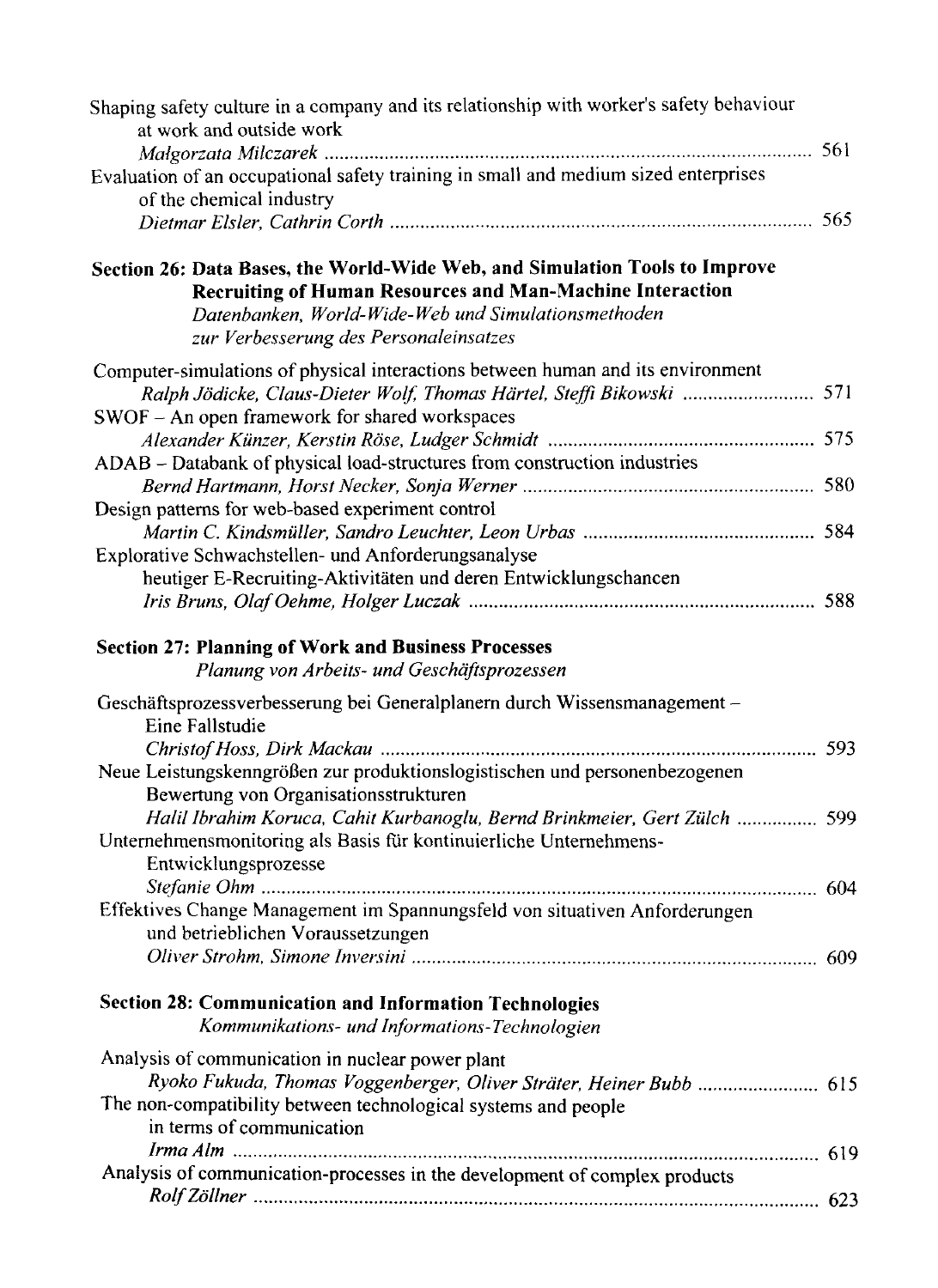| <b>Section 29: New Technologies and Participatory Ergonomics</b><br>Neue Technologien zur Stärkung der Partizipation und Makro-Ergonomie |     |
|------------------------------------------------------------------------------------------------------------------------------------------|-----|
| The seating clinic as a participatory design tool                                                                                        |     |
|                                                                                                                                          |     |
| Call center $-$ A participatory office                                                                                                   |     |
|                                                                                                                                          |     |
| Designing a media table $- A$ round table conference for networking                                                                      |     |
| <b>Section 30: Organizational Strategies,</b>                                                                                            |     |
| <b>Quality Management and Project Management</b>                                                                                         |     |
| Neue Formen der Betriebsorganisation,                                                                                                    |     |
| Qualitätsmanagement und Projektmanagement                                                                                                |     |
| Working situation as a predictor for development of innovation                                                                           |     |
|                                                                                                                                          |     |
| Managers perceptions of organisational change: The role of resources                                                                     |     |
|                                                                                                                                          |     |
| Integrated management systems -                                                                                                          |     |
| Solutions for national and international challenges of tomorrow                                                                          |     |
|                                                                                                                                          |     |
| An innovative self-asessment method on the way to organisational excellence                                                              |     |
|                                                                                                                                          |     |
| Regionalisation and the virtual manufacturing organisation                                                                               |     |
| A decision-support system for bid evaluation in project management                                                                       |     |
| Paul S. Ray, Arun Aggarwal, Gary P. Moynihan, Phillip B. Bishop  663                                                                     |     |
| Section 31: Work System "Hospital"                                                                                                       |     |
| Arbeitssystem "Krankenhaus"                                                                                                              |     |
|                                                                                                                                          |     |
| Safety and reliability of clinical work processes                                                                                        |     |
|                                                                                                                                          |     |
| Analysis of an intensive care unit                                                                                                       |     |
| Process-oriented systems analysis. Results of a case study in anaesthesia                                                                |     |
|                                                                                                                                          |     |
| A syntax for the recording of work processes                                                                                             |     |
|                                                                                                                                          |     |
| Agent-based information management in an emergency room                                                                                  |     |
| Martin Franck, Matthias Göbel, Wolfgang Friesdorf                                                                                        | 685 |
| Team work $\&$ task performance analysis of anesthesia induction procedures                                                              |     |
|                                                                                                                                          |     |
| Team performance in high risk environments - Communication in the operating room                                                         |     |
|                                                                                                                                          |     |
| A management tool of user's experiences                                                                                                  |     |
|                                                                                                                                          |     |
| Work duration and work scheduling for hospital doctors                                                                                   |     |
|                                                                                                                                          |     |
| Clinical change management                                                                                                               |     |
|                                                                                                                                          |     |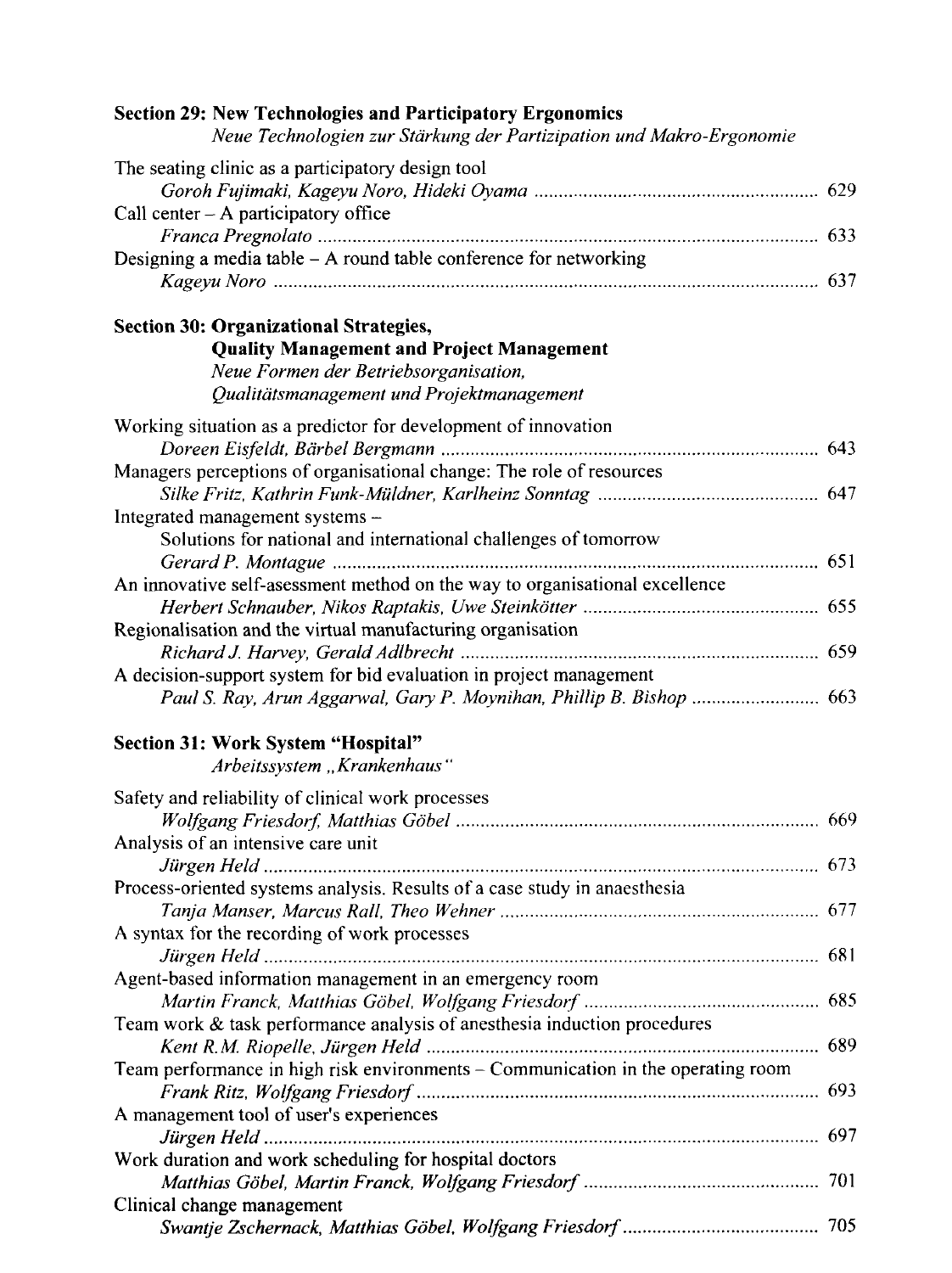#### **Section 32: Innovative Labor Planning**

*Zukunftsfdhige Arbeitsforschung*

| Die Förderinitiative "Zukunftsfähige Arbeitsforschung"                              |  |
|-------------------------------------------------------------------------------------|--|
|                                                                                     |  |
| Kooperationsnetz prospektive Arbeitsforschung: Ambivalenz des Strukturwandels -     |  |
| Neue Anforderungen an die Arbeitsforschung                                          |  |
|                                                                                     |  |
| Thesen, Experiment und Ansätze für eine zukunftsfähige Arbeitsforschung             |  |
|                                                                                     |  |
| Innovative Arbeitsforschung für ländliche Räume -                                   |  |
| Das Forschungsvorhaben WALD -- Wald-Arbeit-Land-Dienstleistung                      |  |
|                                                                                     |  |
| The new view of labour: Innovative potentials of a gender-sensitive labour analysis |  |
|                                                                                     |  |
|                                                                                     |  |
| Section 33: Methods of Situation-Dependent Psychological Job Analysis &             |  |
| <b>Requirements for Psychological Job Analysis Tools</b>                            |  |
| Methoden der bedingungsbezogenen psychologischen Arbeitsanalyse &                   |  |
| Anforderungen an psychologische Arbeitsanalyse-Instrumente                          |  |
| Methode der bedingungsbezogenen psychologischen Arbeitsanalyse                      |  |
|                                                                                     |  |
| Usability of methods for estimating the reliability of task analysis methods        |  |
|                                                                                     |  |
| Untersuchungsdesigns zur Trennung bedingungs- und personenbezogener Einflüsse       |  |
| im Kontext psychologischer Arbeitsanalysen                                          |  |
|                                                                                     |  |
| Development of design-oriented stressors -                                          |  |
| Conceptual considerations and empirical evaluation                                  |  |
|                                                                                     |  |
|                                                                                     |  |
| Anforderungen an psychologische Arbeitsanalyse-Instrumente                          |  |
|                                                                                     |  |
| Normung (DIN EN ISO 10075, Teil 1-3) zur psychischen Belastung -                    |  |
| Aus Sicht der (Arbeits-)Psychologie                                                 |  |
|                                                                                     |  |
| Bedeutung bedingungsbezogener Aufgaben-Analysen für den Arbeitsschutz               |  |
|                                                                                     |  |
| Auseinandersetzung mit der Güte von Beobachtungen in der Arbeitsanalyse             |  |
|                                                                                     |  |
|                                                                                     |  |
| <b>Section 34: New Concepts for Job Analysis</b>                                    |  |
| Neue Entwicklungslinien der Arbeitsanalyse                                          |  |
| Concept and analysis of interaction work in person-related services                 |  |
|                                                                                     |  |
| Development of an activity analysis method for concurrent engineering projects      |  |
|                                                                                     |  |
| Ganzheitliches und mehrdimensionales Modell eines Dienstleistungsunternehmens       |  |
| als Bezugsrahmen für die Analyse, Bewertung und Gestaltung der Organisation         |  |
|                                                                                     |  |
|                                                                                     |  |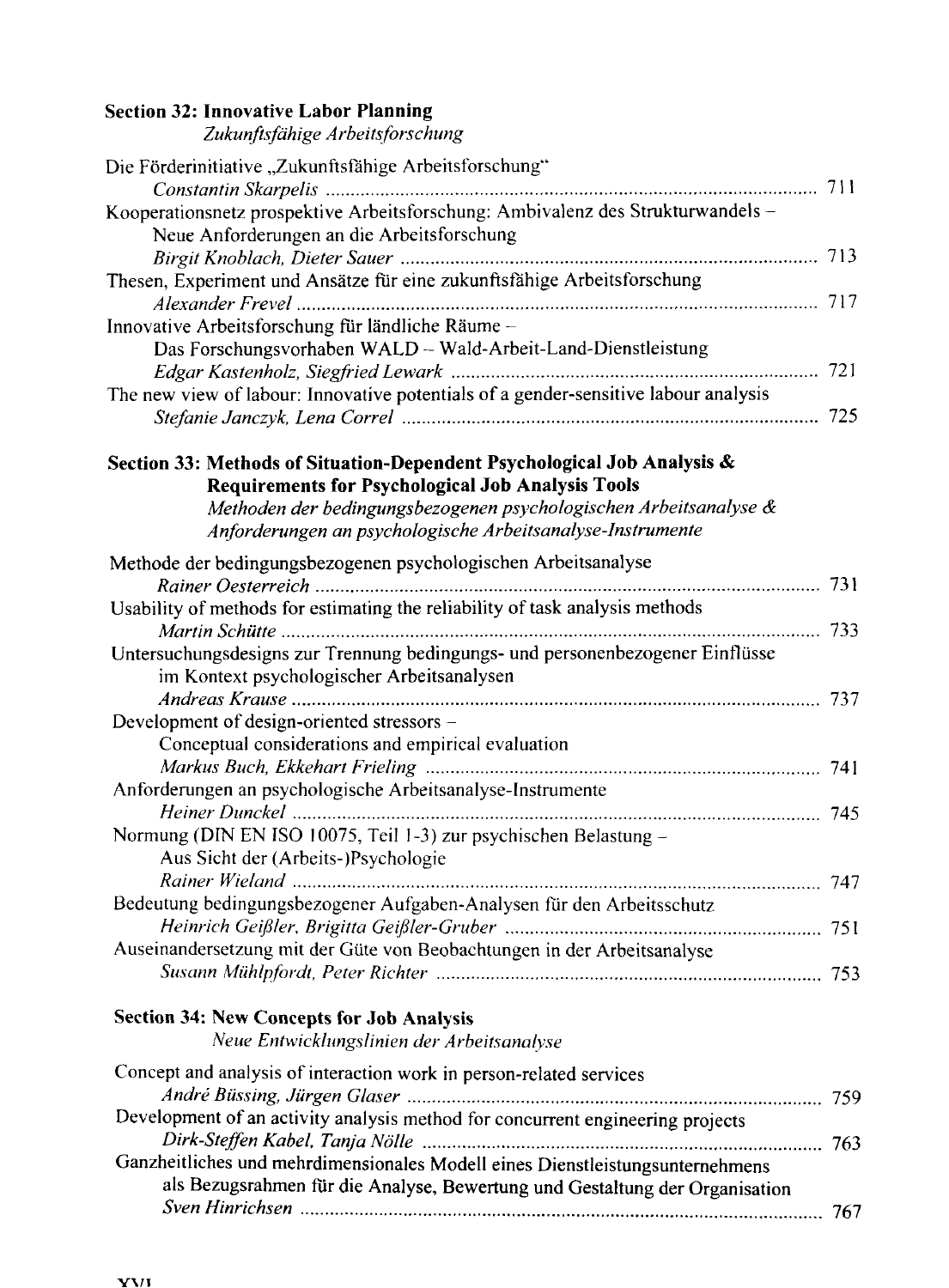| Section 35: Occupational Ergonomics and Safety, Quality of Work<br>and Quality Management                                                                  |  |
|------------------------------------------------------------------------------------------------------------------------------------------------------------|--|
| Arbeitssicherheit und Ergonomie, Qualität der Arbeit<br>sowie Qualitätsmanagement                                                                          |  |
| Change Management durch Einführung von Total Quality Management                                                                                            |  |
| Misjudgements of quality – Consequences for quality-management                                                                                             |  |
|                                                                                                                                                            |  |
| Quality more and more in contradiction to ergonomics                                                                                                       |  |
|                                                                                                                                                            |  |
| Work conditions in assembly as a determinant of achieving a good quality of work                                                                           |  |
| Management of work safety is management of work on safety                                                                                                  |  |
|                                                                                                                                                            |  |
| Epidemiologische Interventionsstudie zur Verringerung der Unfallhäufigkeit<br>in der gewerblichen Wirtschaft: Evaluation betrieblicher Interventionen      |  |
|                                                                                                                                                            |  |
| Section 36: Work Standards for Process Optimization and Risk Assessment<br>Arbeitsstandards zur Prozessoptimierung und Risikobewertung                     |  |
| MPM - Increasing planning quality using complex working standards                                                                                          |  |
|                                                                                                                                                            |  |
| Industrial process optimization and risk analysis                                                                                                          |  |
|                                                                                                                                                            |  |
| Nutzung von Ergonomiekataster - Risikobewertung                                                                                                            |  |
| <b>Section 37: New Trends in Occupational Safety Information Systems</b>                                                                                   |  |
| and Occupational Safety Management Systems                                                                                                                 |  |
| Neue Entwicklungen im Bereich von Arbeitsschutzinformations-                                                                                               |  |
| und Arbeitsschutzmanagement-Systemen                                                                                                                       |  |
| Multimedia modules for implementation of management systems                                                                                                |  |
| Arbeitsschutzmanagementsysteme - Bedarf und Chancen;                                                                                                       |  |
| Stand und Entwicklungen von Konzepten und Standards                                                                                                        |  |
|                                                                                                                                                            |  |
| Management system and occupational health and safety-planning process<br>for new equipment                                                                 |  |
|                                                                                                                                                            |  |
| Documentation and prognosis of occupational health and safaty data                                                                                         |  |
|                                                                                                                                                            |  |
| Section 38: Health Effects of Individualized Working Conditions and Shift Work<br>Auswirkungen von individualisierten Arbeitsbedingungen und Schichtarbeit |  |
| Concept of integral corporate health care management                                                                                                       |  |
| for individualised working conditions                                                                                                                      |  |
|                                                                                                                                                            |  |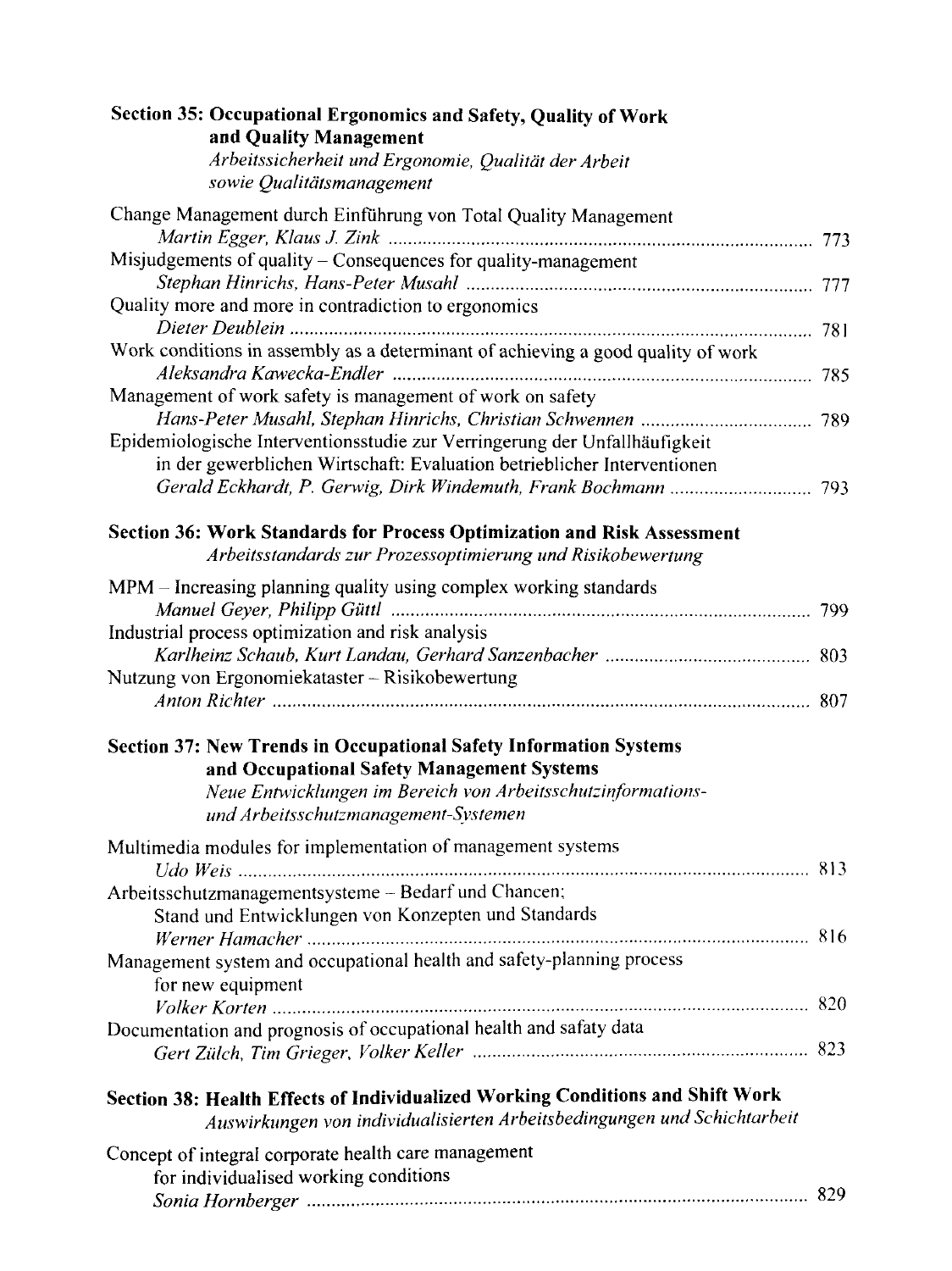### Social Aspects of Work / Soziale Aspekte der Arbeit

### **Section 39: Work Re-Examined**

*Arbeit neu werten*

| New quality of work initiative $-$ For a moderisation of the world of work                        |  |
|---------------------------------------------------------------------------------------------------|--|
|                                                                                                   |  |
| Corporate citizenship in Germany -                                                                |  |
| Are corporations able to contribute to the development of civic society?                          |  |
|                                                                                                   |  |
| Corporate volunteering - Concept and empirical results                                            |  |
|                                                                                                   |  |
| Household work as a service in form of occupational activity.                                     |  |
| Work organization, authority development and professionalization                                  |  |
|                                                                                                   |  |
| Health development of the unemployed on re-integration $-A$ field study                           |  |
|                                                                                                   |  |
| Improvement of inter-group relations at work with ProMES                                          |  |
| Arndt Hoschke, Klaus-Helmut Schmidt, Daniel Sodenkamp, Uwe Kleinbeck  871                         |  |
| <b>Section 40: European Ergonomics Networks</b>                                                   |  |
| Europäische Ergonomie-Netzwerke                                                                   |  |
| New European network for ergonomics                                                               |  |
|                                                                                                   |  |
| Innovative seat system for professional drivers - The SAFEGUARD project                           |  |
| Angelos Amditis, Ioannis Karaseitanidis, Evangelos Bekiaris, Ivo Hostens,                         |  |
|                                                                                                   |  |
| Dealing with the problems of elderly workforce – The RESPECT approach                             |  |
| Angelos Amditis, Evangelos Bekiaris, Cordula Braedel-Kühner, Peter Knauth  881                    |  |
| The European Project REAL MAN: A dynamic approach of ergonomics                                   |  |
|                                                                                                   |  |
| Section 41: Social Quality, Organizational Culture and Quality of Work<br>in the Globalized World |  |
| Unternehmenskultur und soziale Qualität der Arbeit                                                |  |
| als Determinanten von Arbeitsqualität in einer globalisierten Welt                                |  |
| Organizational culture as a critical success factor for quality of work & products                |  |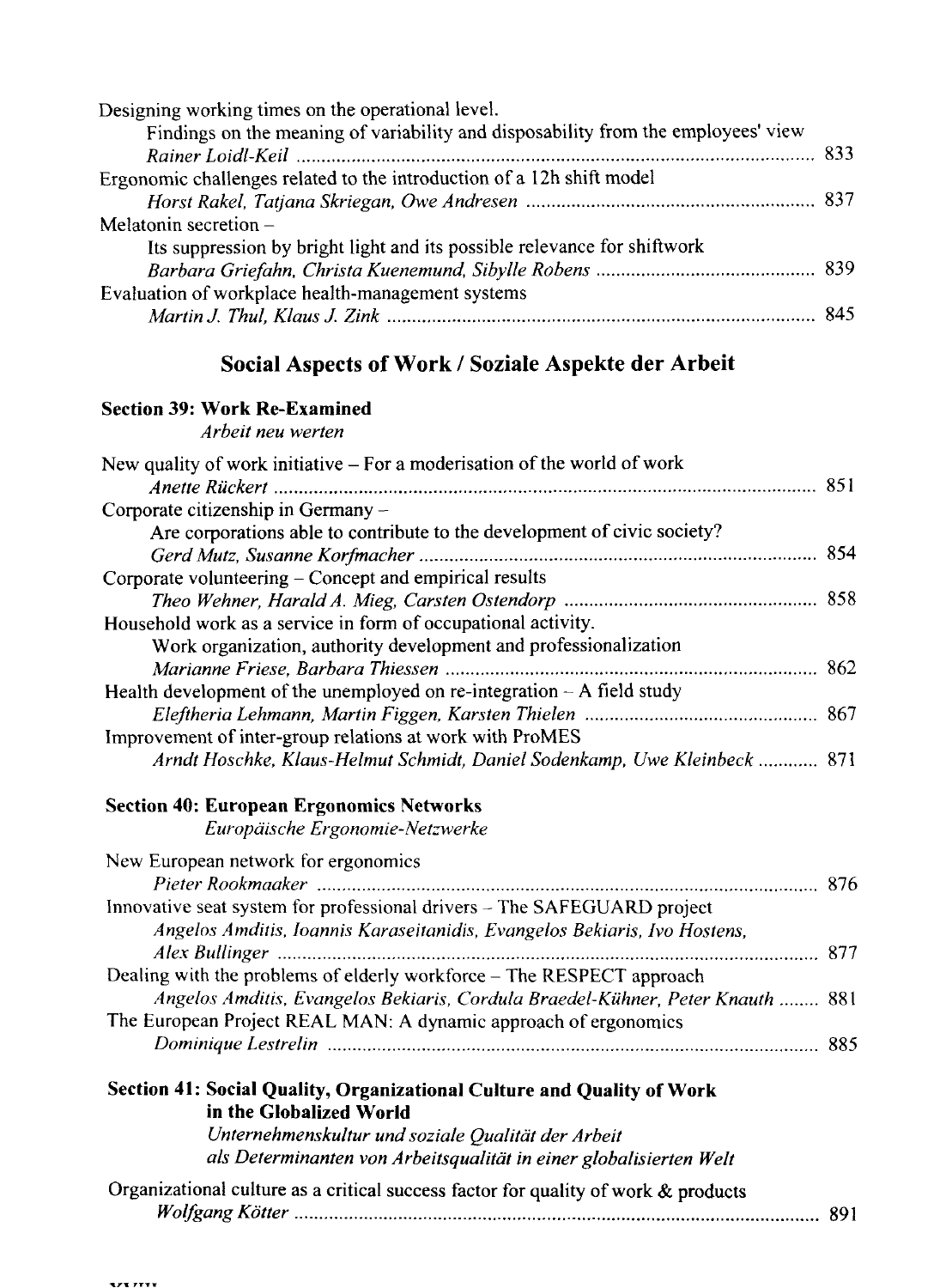| Social quality in service action -                                             |  |
|--------------------------------------------------------------------------------|--|
| Using design of service approach to build effective quality of activity system |  |
|                                                                                |  |
| Task analysis of teachers' activities -                                        |  |
| Objective measurement of occupational stress factors                           |  |
|                                                                                |  |
| Interactive service work and social alienation                                 |  |
|                                                                                |  |
| Trust in tele-cooperative business relations                                   |  |
|                                                                                |  |
| European approaches for economic incentives in occupational safety and health  |  |
|                                                                                |  |

#### **Section 42: Aging and Work**

*Lebensalter und Arbeit*

| Work ability and stress $-$ A pilot study of teachers of different age groups      |     |
|------------------------------------------------------------------------------------|-----|
| Gabriele Freude, Reingard Seibt, Claudia Bernhard, Eberhard Pech,                  |     |
|                                                                                    |     |
| Experience sharing $- A$ concept for advanced professionals                        |     |
| Dorothee Karl, Cordula Braedel-Kühner, Matthias Rott, Peter Knauth  920            |     |
| Stress and strain in relation to age during two years                              |     |
| of work place health promotion activities in a food factory                        |     |
|                                                                                    |     |
| Routines, possibilities and advantages:                                            |     |
| The work ability index (WAI) an useful instrument in the every day work            |     |
| of the occupational health service (OHS)                                           |     |
|                                                                                    |     |
| Chances for elderly people – Efficient inset and satisfied employees               |     |
|                                                                                    |     |
| Supporting aging engineers and innovators in research and development via a CD-ROM |     |
|                                                                                    | 933 |

# Other Topics / Weitere Themen

| <b>Section 43: Work and Industrial Practice</b><br>Arbeit und betriebliche Praxis                                                                                                                             |  |
|---------------------------------------------------------------------------------------------------------------------------------------------------------------------------------------------------------------|--|
| Arbeitswissenschaft und Betriebspraxis                                                                                                                                                                        |  |
| Section 44: Social, Cultural, and Technological Impacts<br>on Ergonomics Strategies and Interventions<br>Soziale, kulturelle und technologische Einflüsse<br>auf arbeitswissenschaftliche Handlungsstrategien |  |
| Quality of work as a cultural achievement of the present                                                                                                                                                      |  |
| Strategien und Ziele von produzierenden Unternehmen<br>als Ergänzungs- und Vermittlungsprozess                                                                                                                |  |
|                                                                                                                                                                                                               |  |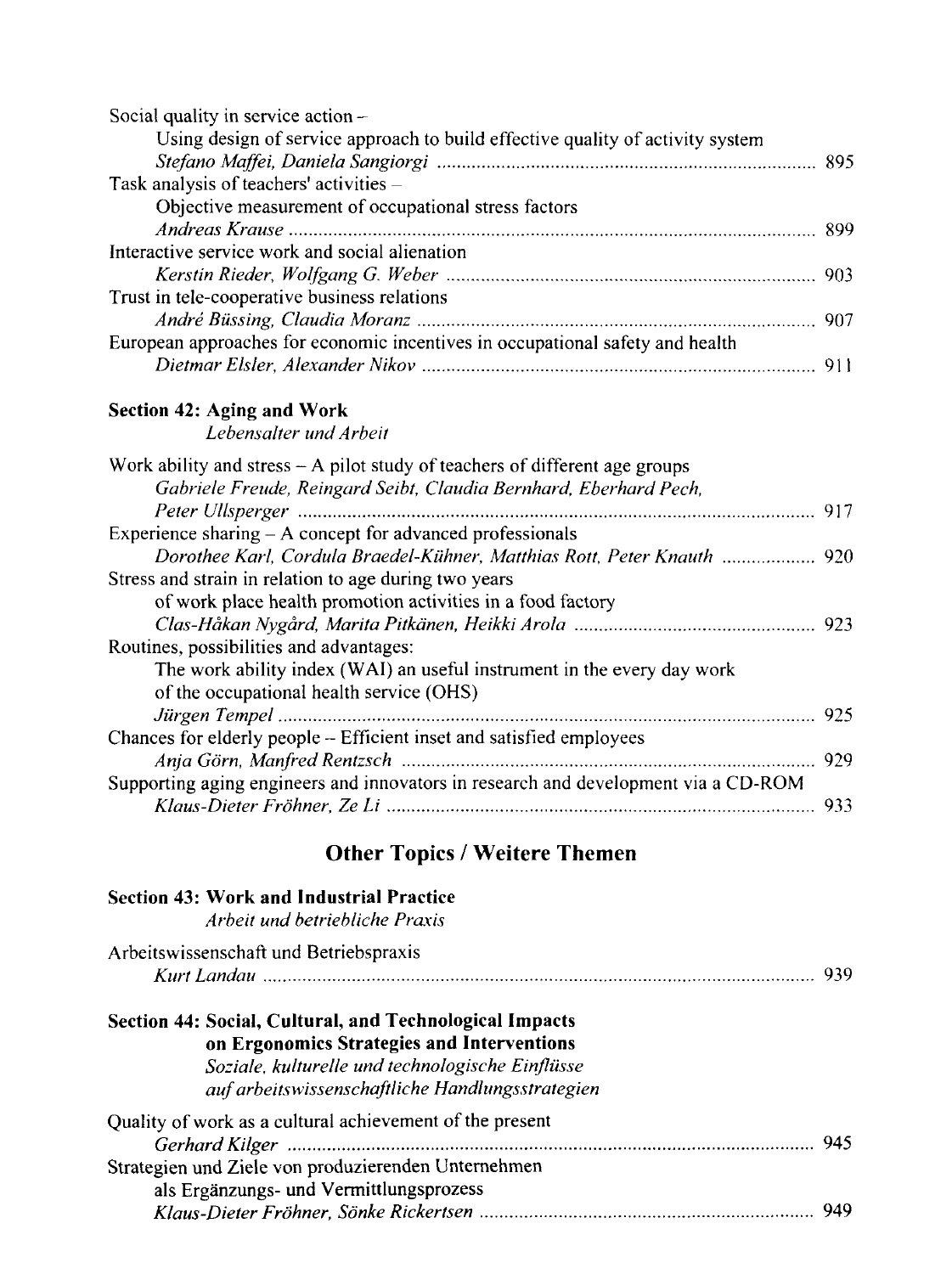| Von der Kerndefinition der Arbeitswissenschaft zum praktischen Handeln      |  |
|-----------------------------------------------------------------------------|--|
| Orientierung am Arbeitsprozesswissen als Leitlinie organisationalen Lernens |  |
|                                                                             |  |
| New tasks of ergonomics with respect to health management systems           |  |
|                                                                             |  |
| Die rechtliche Relevanz der Vorträge auf den GfA-Kongressen                 |  |
| für die betriebliche Praxis                                                 |  |
|                                                                             |  |

#### **Section 45: Software Ergonomics in the Service and Production Sectors**

*Software-Ergonomie im Dienstleistungsbereich und in der Produktion*

| Vizualization of process-oriented experience knowledge |  |
|--------------------------------------------------------|--|
| in knowledge-based decision support systems            |  |
|                                                        |  |
| Software support for interaction work in call centers  |  |
|                                                        |  |

### Poster Contributions

#### **Product Ergonomics / Produkt-Ergonomie**

| Analysis of driver behaviour by the mean of Observer-Videosystem       |  |
|------------------------------------------------------------------------|--|
|                                                                        |  |
| Interaction time reduction for a mobile health care information system |  |
|                                                                        |  |
| Ergonomic analysis of Web Page with SEA-tool                           |  |
|                                                                        |  |
| Annoyance by local draught – Effects of temperature and velocity       |  |
|                                                                        |  |
|                                                                        |  |

#### **Production Ergonomics / Produktions-Ergonomie**

| Chemikalienschutzanzüge mit ortsunabhängiger Belüftung -                              |     |
|---------------------------------------------------------------------------------------|-----|
| Thermophysiologische Bewertung                                                        |     |
| Hermann C. Römer, Peter Bröde, Wolfgang Schubert, Susanna Schopper-Jochum,            |     |
|                                                                                       | 999 |
| Analysis and assessment of work output and physical stresses and strains              |     |
| in workers laying floor coverings                                                     |     |
|                                                                                       |     |
| Measurement of exerted forces during patient transfer for determining lumbar load     |     |
| Andreas Theilmeier, Claus Jordan, Matthias Jäger, Alwin Luttmann  1006                |     |
| Opto-electronic posture recording during patient transfer for determining lumbar load |     |
| Claus Jordan, Andreas Theilmeier, Alwin Luttmann, Matthias Jäger  1010                |     |
| Researches of work activity of beef cattle-breeding farm workers                      |     |
|                                                                                       |     |
| Analysis of rhythmic trunk movements in order to distinguish low-back-pain patients   |     |
| from healthy subjects                                                                 |     |
| Peter Schenk, Thomas Läubli, Susanne Spillmann, Helmut Krueger  1018                  |     |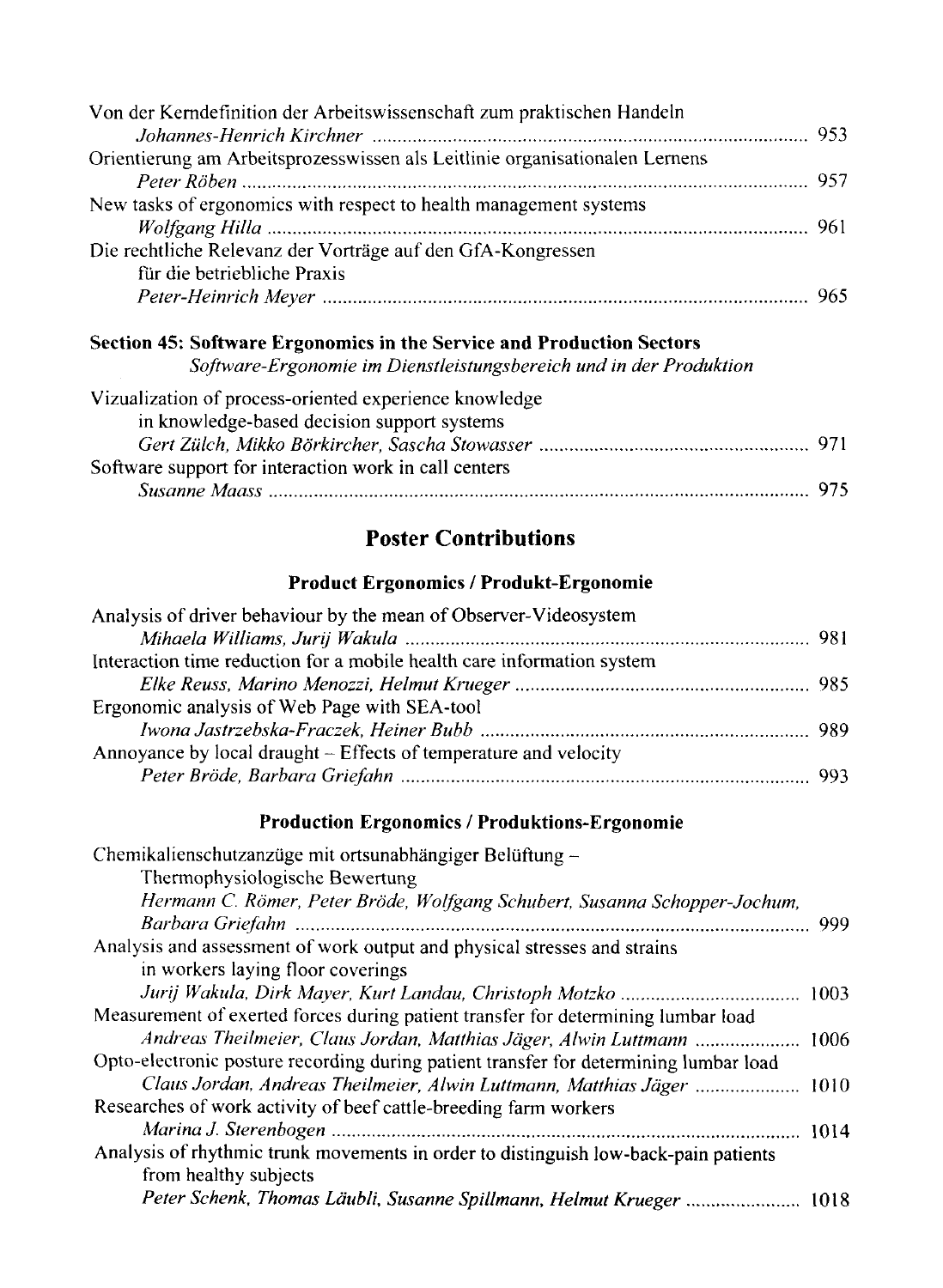#### **Work and Organization / Arbeit und Organisation**

| Core occupations on the road to success? -                                    |  |
|-------------------------------------------------------------------------------|--|
| Guidelines for the re-organization of occupations in metal industries         |  |
|                                                                               |  |
| Networking for ergonomists - A new PhD-rotary-program                         |  |
|                                                                               |  |
| Data acquisition methods for asthenopia at computer workplaces                |  |
|                                                                               |  |
| Individuelles Wissensmanagement – Theorie und Praxis des PK3A-Modells         |  |
|                                                                               |  |
| Analyse von Verfahren zur Erfassung von Kompetenz                             |  |
|                                                                               |  |
| Participative planning of individual shift systems in home care services      |  |
|                                                                               |  |
| Optimising communication in call centres                                      |  |
|                                                                               |  |
| Cardiovascular system state and velocity of the information floods processing |  |
| in control room shiftworkers at the heat power plants                         |  |
| Natalia A. Bobko, Victoria B. Lastovchenko, Vladimir I. Chernyuk  1049        |  |
| Safety cultur "live"                                                          |  |
|                                                                               |  |
| Job satisfaction or resignation?                                              |  |
|                                                                               |  |
|                                                                               |  |

### **Social Aspects of Work / Soziale Aspekte der Arbeit**

| Ergonomics in the school $-$ Utopia or reality; luxury or necessity      |  |
|--------------------------------------------------------------------------|--|
|                                                                          |  |
| User adapted presentation of internet information for older adults       |  |
|                                                                          |  |
| What do employers, employees, and shop stewards expect                   |  |
| from occupational health services?                                       |  |
| Wulf-Bodo Wahl, Jürgen Kopske, Ursula Brucks, C. Schmidt, Klaus Scheuch, |  |
|                                                                          |  |

### **Other Topics / Weitere Themen**

| Marino Menozzi, Kazuo Koga, Yoshihiro Ohta, Esther Bergande  1081 |
|-------------------------------------------------------------------|
|                                                                   |
|                                                                   |
|                                                                   |
|                                                                   |